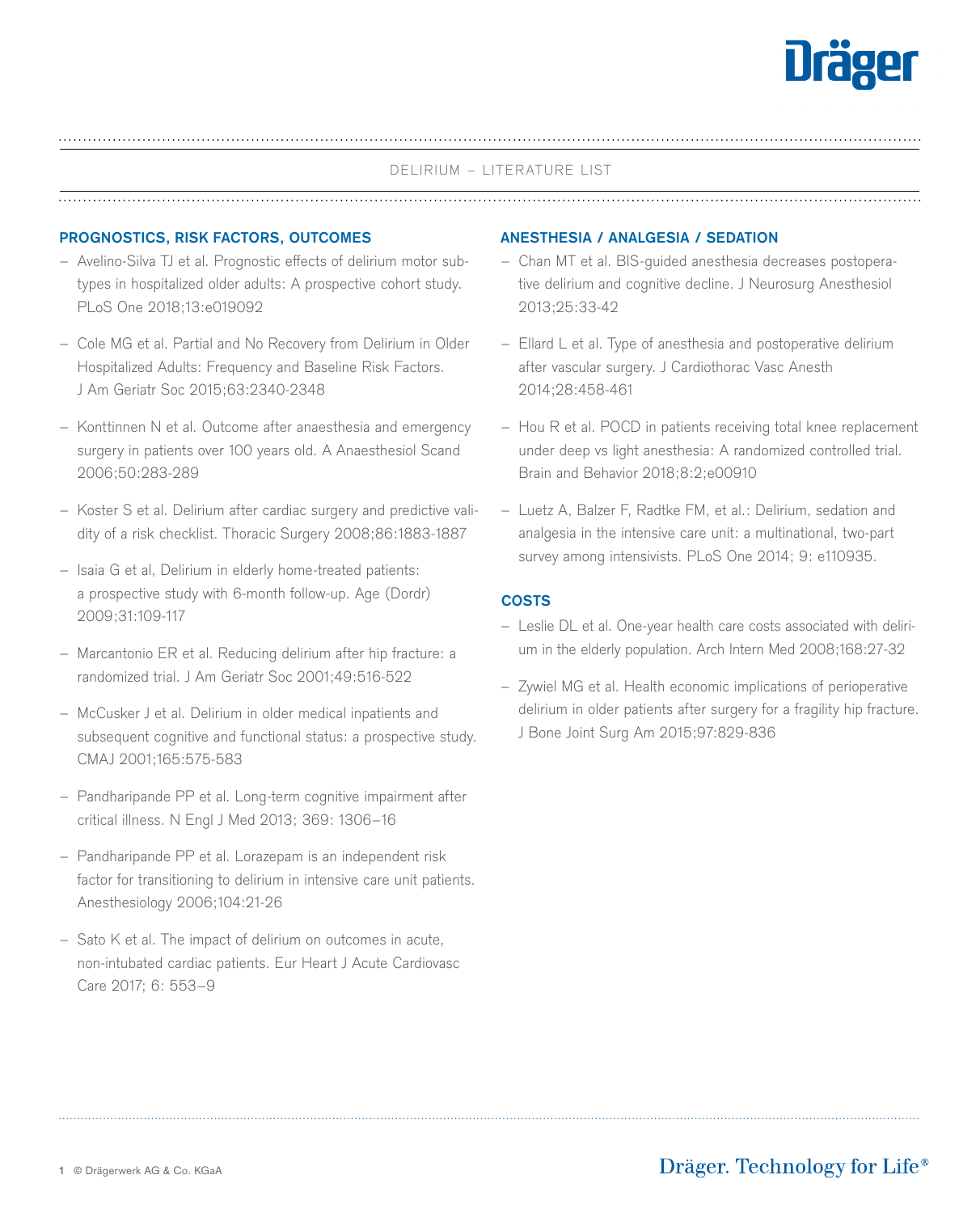

## DELIRIUM – LITERATURE LIST

#### **INTERVENTIONS / PROPHYLAXIS**

- Inouye SK et al. A multicomponent intervention to prevent delirium in hospitalized older patients. NEJM 1999;340:669-676
- Inouye SK et al. The role of adherence on the effectiveness of nonpharmacologic interventions: evidence from the delirium prevention trial. Arch Int Med 2003;163:958-964
- Kalisvaart KJ et al. Haloperidol prophylaxis for elderly hip-surgery patients at risk for delirium: a randomized placebo-controlled study. JAGS 2005;53:1658-1666
- Kratz T et al. Prävention des postoperativen Delirs. Eine prospektive Intervention mit gerontopsychiatrischer Liaisonpflege auf chirurgischen Stationen im Allgemeinkrankenhaus. Dtsch Arztebl Int 2015;112:289-296
- Luetz A et al. Feasibility of noise reduction by a modification in ICU environment. Physiol Meas 2016;37:1041-1055

#### **VENTILATION**

– Wang J et al, The Potential Role of Lung-Protective Ventilation in Preventing Postoperative Delirium in Elderly Patients Undergoing Prone Spinal Surgery: A Preliminary Study. Med Sci Monit 2020;26:e926526

#### **REVIEWS**

- Heymann A, Spies CD, Postoperative delirium and cognitive deficit. Prevention and therapy. AINS 2010;45:112-116
- Höchter D et al. Das Delir Prophylaxe and Behandlung. Anästh Intensivmed 2016;57:24-30
- Schiemann A, Spies C. Analgesie, Sedierung und Delir in der Intensivmedizin. Intensivmed 2011;48:135. https://doi. org/10.1007/s00390-011-0265-y
- Shi Q et al. Delirium in acute stroke: a systematic review and meta-analysis. Stroke 2012; 43:645-649
- Siddiqi N et al. Interventions for preventing delirium in hospitalised non-ICU patients. Cochrane Database of Systematic Reviews 2016
- Spies M et al. Delir ein evidenzbasierter Überblick. WKW Education 2019;14:1-17
- Stollings J et al. Delirium in critical illness: clinical manifestations, outcomes, and management. Intensive Care Med. 2021 Aug 16 : 1–15
- Watt J et al. Identifying older adults at risk of delirium following elective surgery. A systematic review and meta-analysis. J Gen Intern Med 2018;33:500-509
- Zoremba N, Coburn M. Delir im Krankenhaus / Acute confusional states in Hospital. Dtsch Arztebl Int 2019;116:101-106
- Zoremba N. Management of delirium in the intensive care unit: Non-pharmacological therapy options. Med Klin Intensivmed Notfmed 2017;112:320-325

#### **OTHERS**

- ARGEBAU Bauministerkonferenz, Netzwerk Krankenhausbau, Planungshilfe Intensivtherapie, 2018; https://www.bauministerkonferenz.de/verzeichnis.aspx?id=22338&o=5120O5430
- https://krank.de/medizinprodukte/intensivbetten/

## **TEXT BOOKS**

– "Duale Reihe Anästhesie, Intensivmedizin, Notfallmedizin, Schmerztherapie"; Schulte am Esch (Herausgeber und Andere); Thieme Verlag; 4. Auflage; September 2011.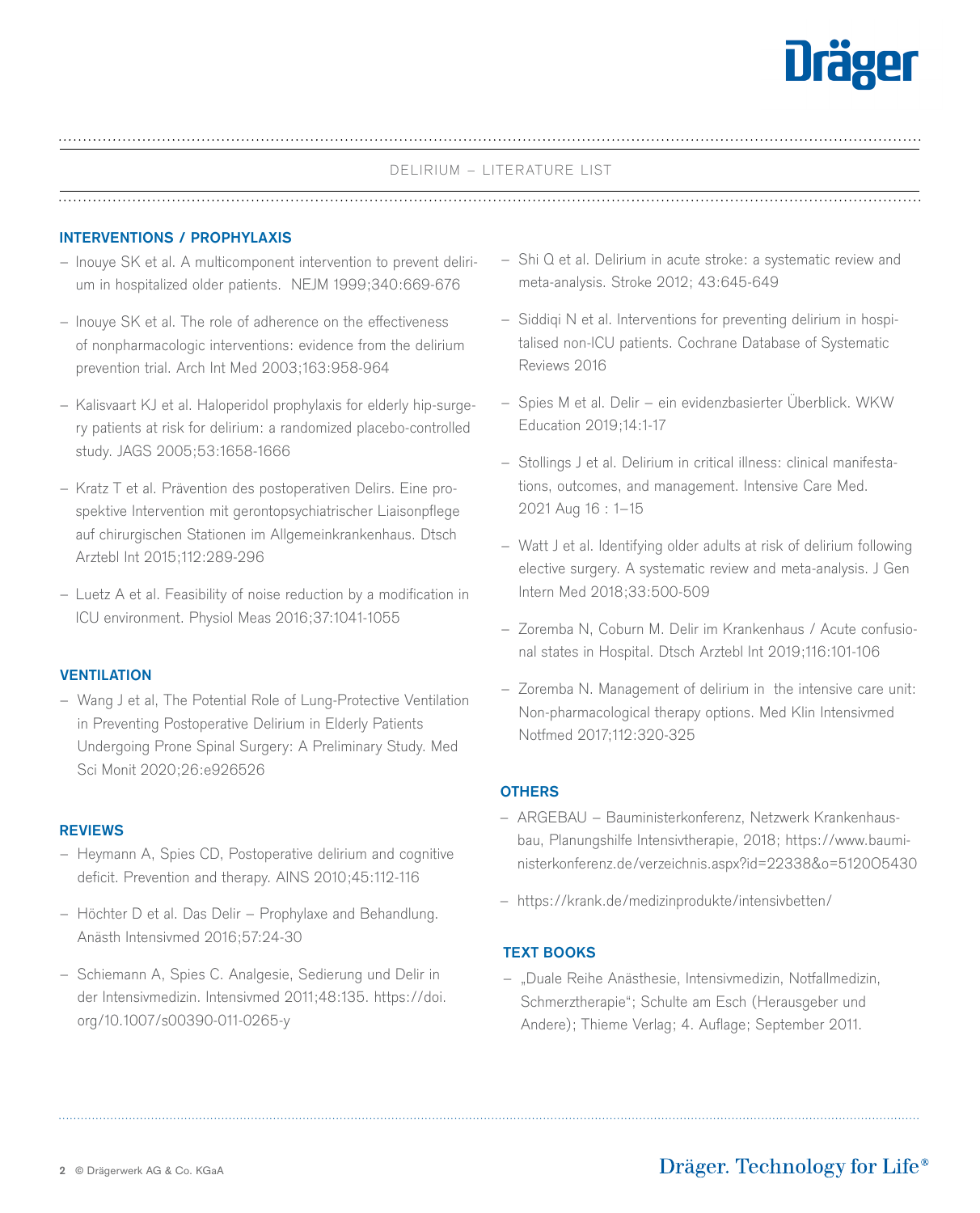

| <b>WRITER</b>             | <b>SUBJECT</b>                                                                                                                                                         | <b>PUBLICATION</b>                            | <b>PAGES</b>   |
|---------------------------|------------------------------------------------------------------------------------------------------------------------------------------------------------------------|-----------------------------------------------|----------------|
| Avelino-Silva TJ          | Prognostic effects of delirium<br>motor subtypes in hospitalized<br>older adults: A prospective<br>cohort study                                                        | PLoS One 2018;13:e019092                      | $\overline{7}$ |
| Chan MT et al.            | BIS-guided anesthesia decrea-<br>ses postoperative delirium and<br>cognitive decline                                                                                   | J Neurosurg Anesthesiol<br>2013;25:33-42      | 8              |
| Cole MG et al             | Partial and No Recovery from<br>Delirium in Older Hospitalized<br>Adults: Frequency and Baseline<br>Risk Factors                                                       | J Am Geriatr Soc<br>2015;63:2340-2348         |                |
| DAS Taskforce 2015        | Evidence and consensus based<br>guideline for the management<br>of delirium, analgesia, and<br>sedation in intensive care<br>medicine. Revision 2015, short<br>version | Ger Med Sci (2015) 13:doc19                   | 9              |
| $Ellard \mathsf{L}$ et al | Type of anesthesia and post-<br>operative delirium after vascular<br>surgery                                                                                           | J Cardiothorac Vasc Anesth<br>2014;28:458-461 | 10             |
| Heymann A, Spies C        | Postoperative delirium and<br>cognitive deficit. Prevention and<br>therapy                                                                                             | AINS 2010;45:112-116                          | 11             |
| Höchter D et al           | Das Delir - Prophylaxe and<br>Behandlung                                                                                                                               | Anästh Intensivmed<br>2016;57:24-30           | 11             |
| Hou R et al               | POCD in patients receiving<br>total knee replacement under<br>deep vs light anesthesia: A<br>randomized controlled trial                                               | Brain and Behavior<br>2018;8:2;e00910         | 12             |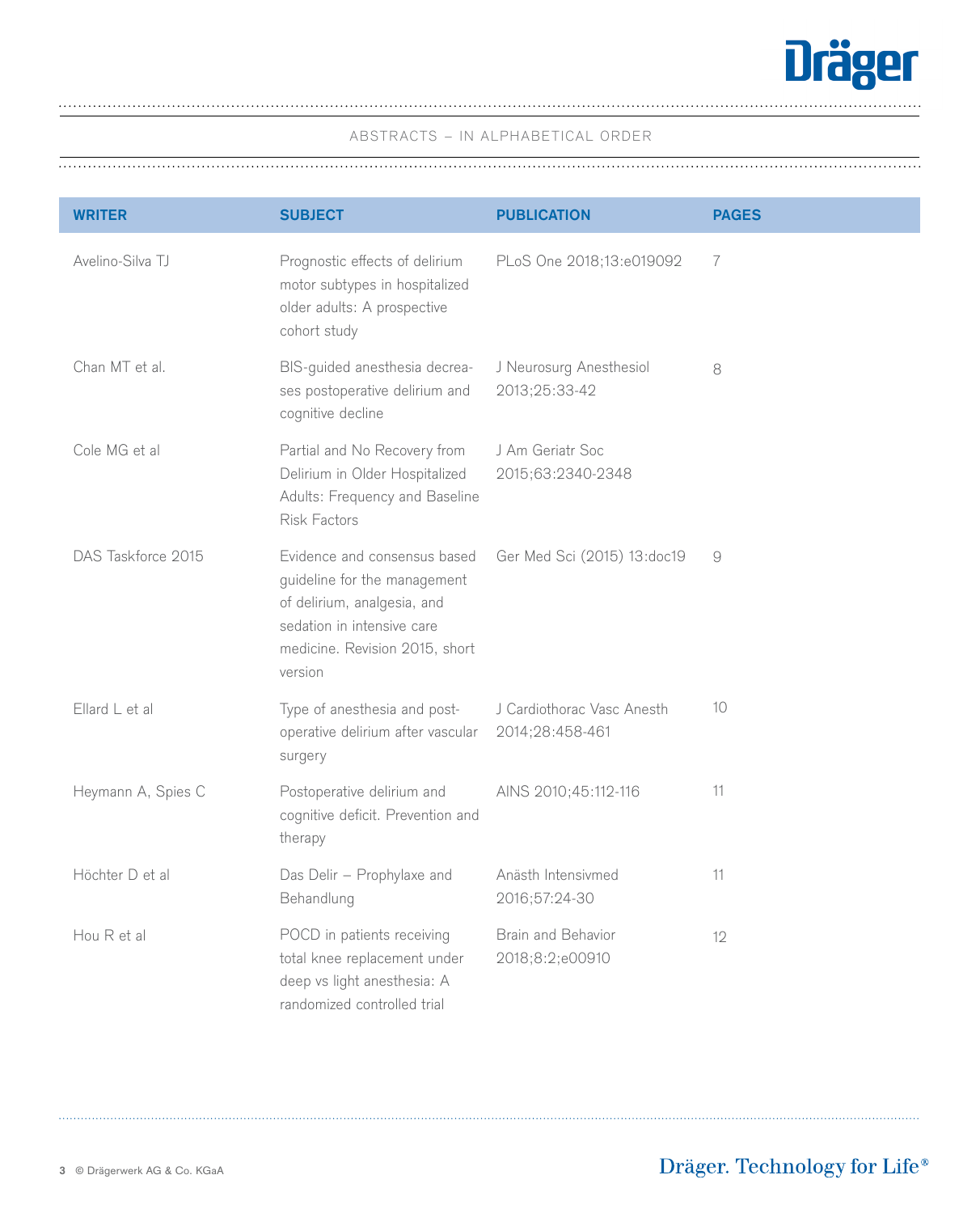

| <b>WRITER</b>                                                                                                  | <b>SUBJECT</b>                                                                                                                                                                      | <b>PUBLICATION</b>                    | <b>PAGES</b> |
|----------------------------------------------------------------------------------------------------------------|-------------------------------------------------------------------------------------------------------------------------------------------------------------------------------------|---------------------------------------|--------------|
| Hughes CG et al                                                                                                | American Society for Enhanced<br>Recovery and Perioperative<br>Quality initiative Joint Consen-<br>sus Statement on Postoperative<br>Delirium Prevention                            | Anesth Analg 2020;130:1572-<br>1590   | 13           |
| Inouye SK et al                                                                                                | A multicomponent intervention<br>to prevent delirium in hospita-<br>lized older patients.                                                                                           | NEJM 1999;340:669-676                 |              |
| Inouye SK et al                                                                                                | The role of adherence on the<br>effectiveness of nonpharmaco-<br>logic interventions: evidence<br>from the delirium prevention<br>trial.                                            | Arch Int Med 2003;163:958-<br>964     | 14           |
| Isaia G et al                                                                                                  | Delirium in elderly home-<br>treated patients: a prospective<br>study with 6-month follow-up.                                                                                       | Age (Dordr) 2009;31:109-117           | 15           |
| Kalisvaart KJ et al                                                                                            | Haloperidol prophylaxis for<br>elderly hip-surgery patients at<br>risk for delirium: a randomized<br>placebo-controlled study                                                       | JAGS 2005;53:1658-1666                | 16           |
| Konttinnen N et al. Outcome<br>after anaesthesia and emer-<br>gency surgery in patients over<br>100 years old. | Outcome after anaesthesia and<br>emergency surgery in patients<br>over 100 years old.                                                                                               | Anaesthesiol Scand<br>2006;50:283-289 | 17           |
| Koster S et al                                                                                                 | Delirium after cardiac surgery<br>and predictive validity of a risk<br>checklist.                                                                                                   | Thoracic Surgery<br>2008;86:1883-1887 | 18           |
| Kratz T et al                                                                                                  | Prävention des postoperati-<br>ven Delirs. Eine prospektive<br>Intervention mit gerontopsy-<br>chiatrischer Liaisonpflege auf<br>chirurgischen Stationen im<br>Allgemeinkrankenhaus | Dtsch Arztebl Int<br>2015;112:289-296 | 19           |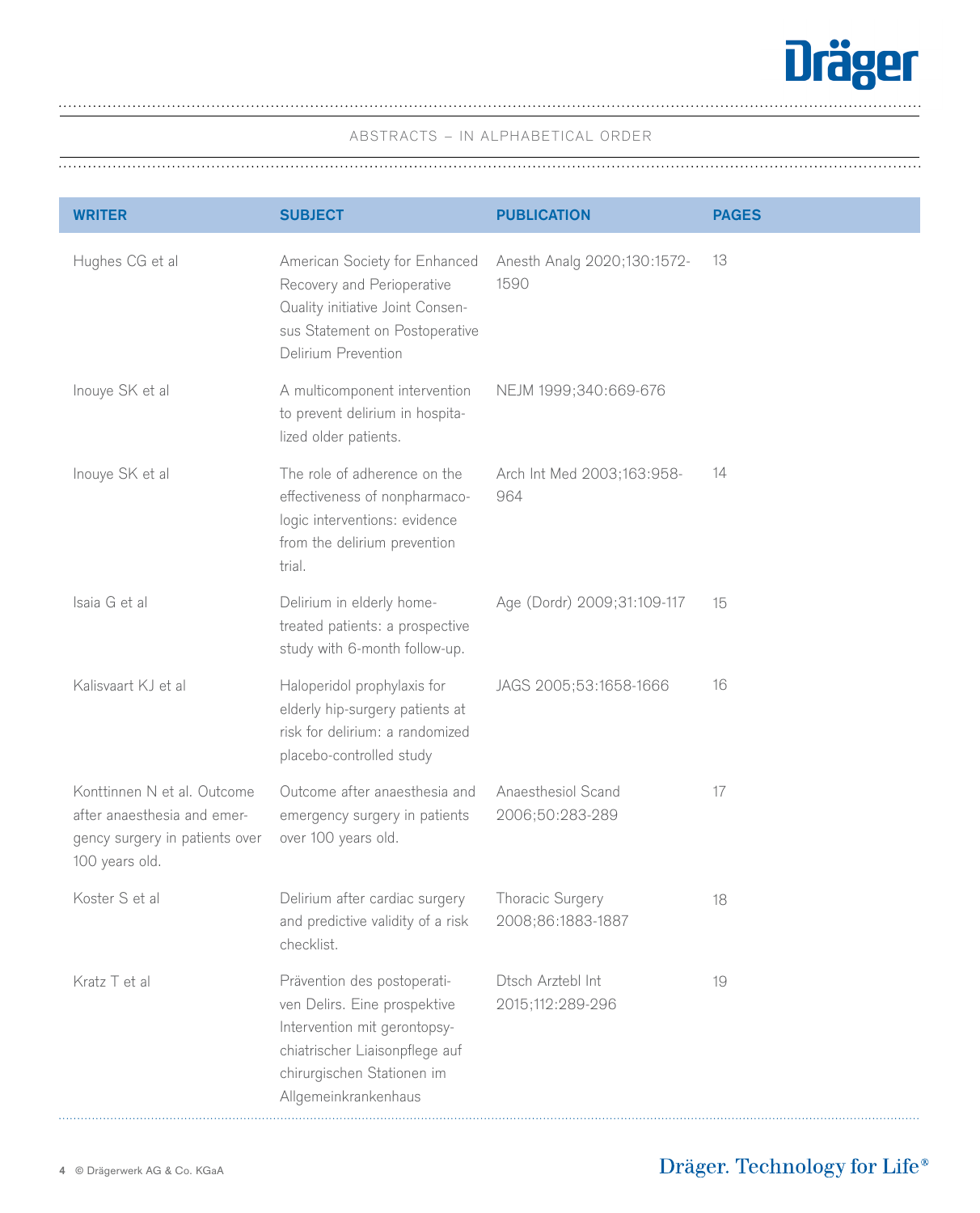

| <b>WRITER</b>          | <b>SUBJECT</b>                                                                                                              | <b>PUBLICATION</b>                                  | <b>PAGES</b> |
|------------------------|-----------------------------------------------------------------------------------------------------------------------------|-----------------------------------------------------|--------------|
| Leslie DL et al        | One-year health care costs<br>associated with delirium in the<br>elderly population                                         | Arch Intern Med 2008;168:27-<br>32                  | 20           |
| Luetz A et al          | Feasibility of noise reduction by<br>a modification in ICU environ-<br>ment                                                 | Physiol Meas 2016;37:1041-<br>1055                  | 21           |
| Luetz A et al          | Delirium, sedation and analge-<br>sia in the intensive care unit: a<br>multinational, two-part survey<br>among intensivists | PLoS One 2014; 9: e110935                           | 22           |
| Marcantonio ER et al   | Reducing delirium after hip<br>fracture: a randomized trial                                                                 | J Am Geriatr Soc<br>2001;49:516-522                 | 23           |
| McCusker J et al       | Delirium in older medical<br>inpatients and subsequent<br>cognitive and functional status:<br>a prospective study           | CMAJ 2001;165:575-583                               | 24           |
| Pandharipande PP et al | Long-term cognitive impairment<br>after critical illness                                                                    | N Engl J Med 2013; 369:<br>$1306 - 16$              |              |
| Pandharipande PP et al | Lorazepam is an independent<br>risk factor for transitioning to<br>delirium in intensive care unit<br>patients              | Anesthesiology 2006;104:21-<br>26                   | 25           |
| Sato K et al           | The impact of delirium on out-<br>comes in acute, non-intubated<br>cardiac patients                                         | Eur Heart J Acute Cardiovasc<br>Care 2017;6:553-559 | 26           |
| Schiemann A, Spies C   | Analgesie, Sedierung und Delir<br>in der Intensivmedizin                                                                    | Intensivmed 2011;48:135                             | 27           |
| Shi Q et al            | Delirium in acute stroke: a<br>systematic review and meta-<br>analysis                                                      | Stroke 2012; 43:645-649                             | 27           |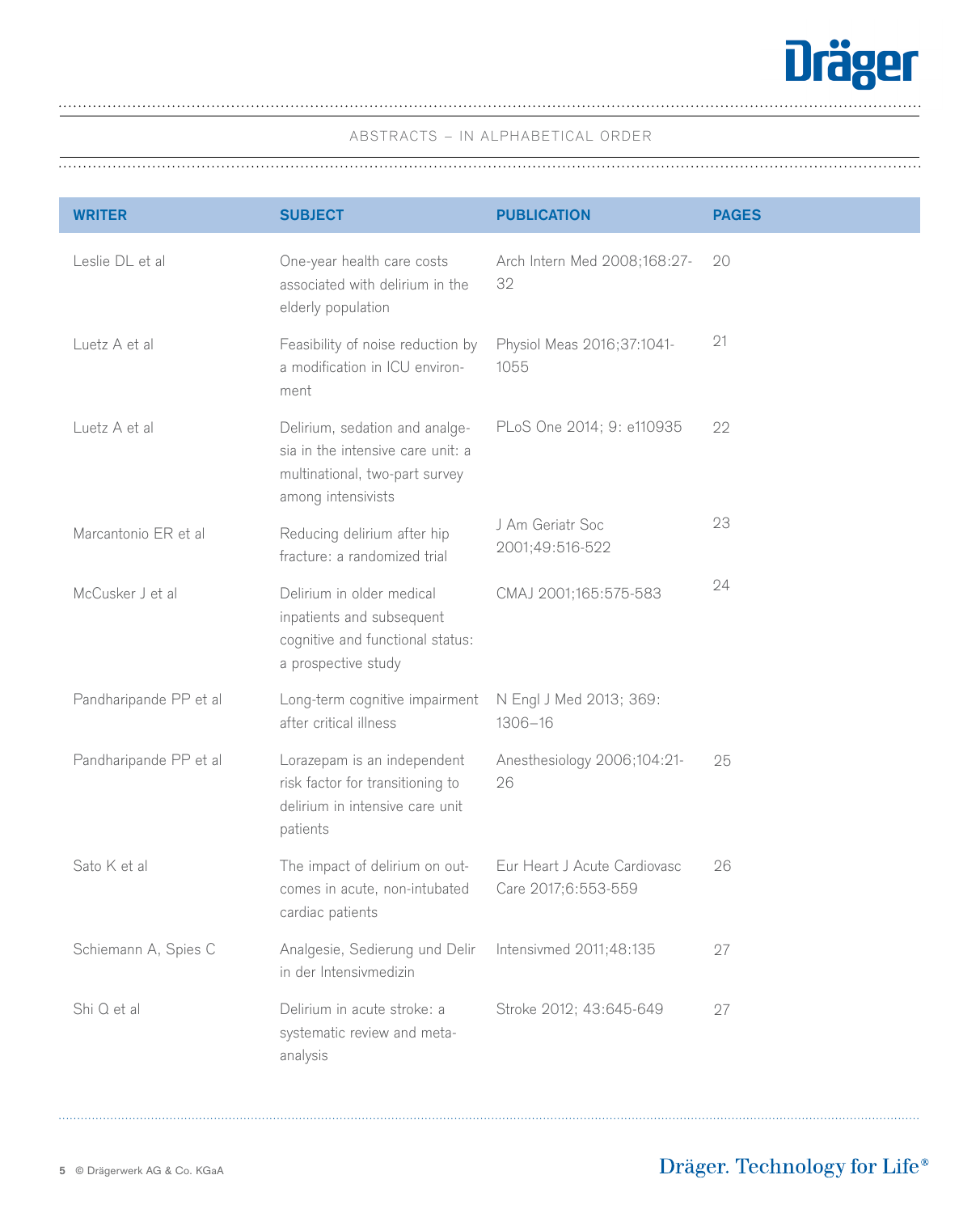

| <b>WRITER</b>       | <b>SUBJECT</b>                                                                                                                                                                     | <b>PUBLICATION</b>                                | <b>PAGES</b> |
|---------------------|------------------------------------------------------------------------------------------------------------------------------------------------------------------------------------|---------------------------------------------------|--------------|
| Siddiqi N et al     | Interventions for preventing<br>delirium in hospitalised non-ICU<br>patients                                                                                                       | Cochrane Database of Syste-<br>matic Reviews 2016 | 28           |
| Spies M et al       | Delir - ein evidenzbasierter<br>Überblick                                                                                                                                          | WKW Education 2019;14:1-17                        | 29           |
| Stollings J et al   | Delirium in critical illness: clini-<br>cal manifestations, outcomes,<br>and management                                                                                            | Intensive Care Med. 2021 Aug<br>$16:1 - 15$       | 30           |
| Wang J et al        | The Potential Role of Lung-Pro-<br>tective Ventilation in Preventing<br>Postoperative Delirium in Elder-<br>ly Patients Undergoing Prone<br>Spinal Surgery: A Preliminary<br>Study | Med Sci Monit<br>2020;26:e926526                  | 31           |
| Watt J et al        | Identifying older adults at risk<br>of delirium following elective<br>surgery. A systematic review<br>and meta-analysis                                                            | J Gen Intern Med<br>2018;33:500-509               | 32           |
| Zoremba N, Coburn M | Delir im Krankenhaus / Acute<br>confusional states in Hospital                                                                                                                     | Dtsch Arztebl Int 2019;116:101-<br>106            | 33           |
| Zoremba N.          | Management of delirium in the<br>intensive care unit: Non-phar-<br>macological therapy options.                                                                                    | Med Klin Intensivmed Notfmed<br>2017;112:320-325  |              |
| Zywiel MG et al     | Health economic implications of<br>perioperative delirium in older<br>patients after surgery for a<br>fragility hip fracture                                                       | J Bone Joint Surg Am<br>2015;97:829-836           | 34           |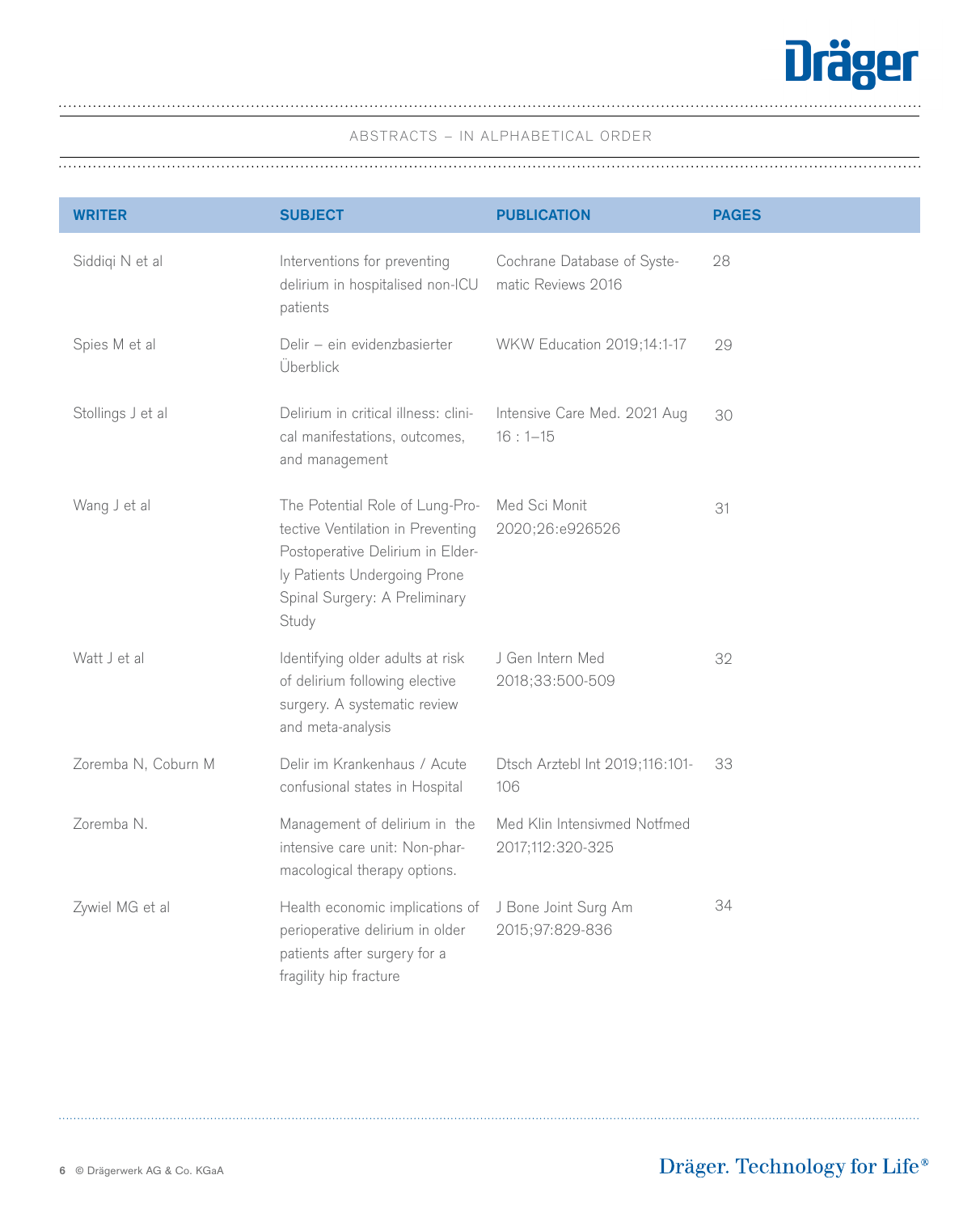

<span id="page-6-0"></span>

| <b>STU</b> | Avelino-Silva TJ et al | <b>Prognostic effects of delirium motor subtypes</b> | <b>PLoS One</b> |
|------------|------------------------|------------------------------------------------------|-----------------|
|            |                        | ,in hospitalized older adults: A prospective '       | 2018:13:e019092 |
|            |                        | cohort study                                         |                 |

#### **Abstract**

**Objectives:** To investigate the association between delirium motor subtypes and hospital mortality and 12-month mortality in hospitalized older adults.

**Design:** Prospective cohort study conducted from 2009 to 2015.

**Setting:** Geriatric ward of a university hospital in Sao Paulo, Brazil.

Participants: We included 1,409 consecutive admissions of acutely ill patients aged 60 years and over. We excluded admissions for end-of-life care, with missing data on the main variables, length of stay shorter than 48 hours, or when consent to participate was not given.

**Main outcomes and measures:** Delirium was detected using the Confusion Assessment Method and categorized in hypoactive, hyperactive, or mixed delirium. Primary outcomes were time to death in the hospital, and time to death in 12 months (for the discharged sample). Comprehensive geriatric assessment was performed at admission and included socio-demographic, clinical, functional, cognitive, and laboratory variables. Further clinical data were documented upon death or discharge. Multivariate analyses used Cox proportional hazards models adjusted for possible confounders.

**Results:** We included 1,409 admissions, with a mean age of 80 years. The proportion of in-hospital deaths was 19%, with a cumulative mortality of 38% in 12 months. Delirium occurred in 47% of the admissions. Hypoactive delirium was the predominant motor subtype (53%), followed by mixed delirium (30%) and hyperactive delirium (17%). Hospital mortality rates were respectively 33%, 34% and 15%. We verified that hypoactive and mixed delirium were independently associated with hospital mortality, with respective hazard ratios of 2.43 (95%CI = 1.64-3.59) and 2.31 (95%CI = 1.53-3.50). Delirium motor subtypes were not independently predictive of 12-month mortality.

**Conclusions:** One in three acutely ill hospitalized older adults who suffered hypoactive or mixed delirium died in the hospital. Clinicians should be aware that hypoactive symptoms of delirium, whether shown exclusively or in alternation with hyperactive symptoms, are indicative of a worse prognosis in this population.

## **[https://pubmed.ncbi.nlm.nih.gov/29381733/](https://pubmed.ncbi.nlm.nih.gov/29381733/ )**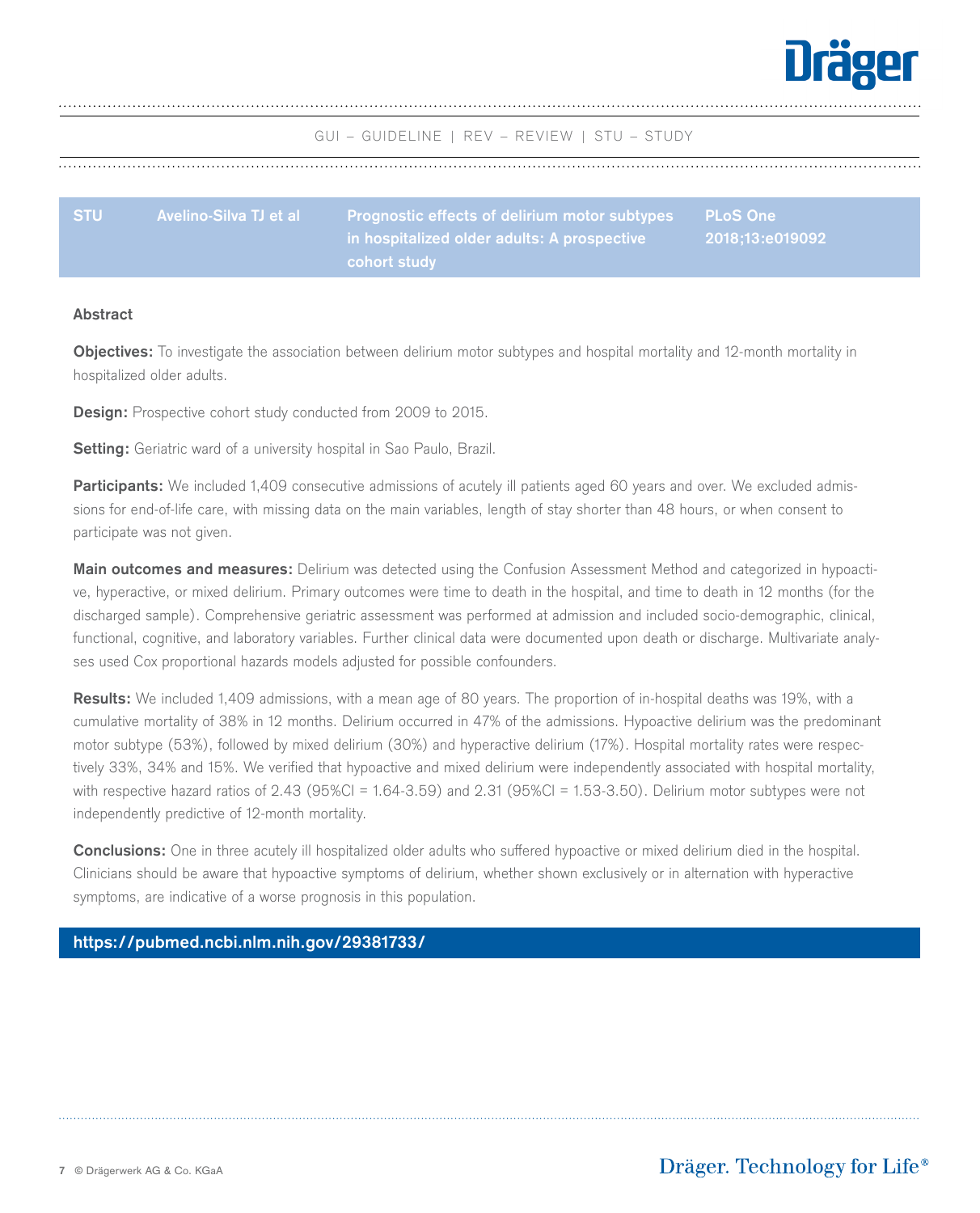

**J** Anesthesiol

**2013;25:33-42**

GUI – GUIDELINE | REV – REVIEW | STU – STUDY

<span id="page-7-0"></span>

| <b>STU</b> | <b>Chan MT et al</b> \ | BIS-quided anesthesia decreases               |        |
|------------|------------------------|-----------------------------------------------|--------|
|            |                        | postoperative delirium and cognitive decline. | 2013:2 |

**Background:** Previous clinical trials and animal experiments have suggested that long-lasting neurotoxicity of general anesthetics may lead to postoperative cognitive dysfunction (POCD). Brain function monitoring such as the bispectral index (BIS) facilitates anesthetic titration and has been shown to reduce anesthetic exposure. In a randomized controlled trial, we tested the effect of BIS monitoring on POCD in 921 elderly patients undergoing major noncardiac surgery.

**Methods:** Patients were randomly assigned to receive either BIS-guided anesthesia or routine care. The BIS group had anesthesia adjusted to maintain a BIS value between 40 and 60 during maintenance of anesthesia. Routine care group had BIS measured but not revealed to attending anesthesiologists. Anesthesia was adjusted according to traditional clinical signs and hemodynamic parameters. A neuropsychology battery of tests was administered before and at 1 week and 3 months after surgery. Results were compared with matched control patients who did not have surgery during the same period. Delirium was measured using the confusion assessment method criteria.

**Results:** The median (interquartile range) BIS values during the maintenance period of anesthesia were significantly lower in the control group, 36 (31 to 49), compared with the BIS-guided group, 53 (48 to 57), P<0.001. BIS-guided anesthesia reduced propofol delivery by 21% and that for volatile anesthetics by 30%. There were fewer patients with delirium in the BIS group compared with routine care (15.6% vs. 24.1%, P=0.01). Although cognitive performance was similar between groups at 1 week after surgery, patients in the BIS group had a lower rate of POCD at 3 months compared with routine care (10.2% vs. 14.7%; adjusted odds ratio 0.67; 95% confidence interval, 0.32-0.98; P=0.025).

**Conclusions:** BIS-guided anesthesia reduced anesthetic exposure and decreased the risk of POCD at 3 months after surgery. For every 1000 elderly patients undergoing major surgery, anesthetic delivery titrated to a range of BIS between 40 and 60 would prevent 23 patients from POCD and 83 patients from delirium.

#### **[https://pubmed.ncbi.nlm.nih.gov/23027226/](https://pubmed.ncbi.nlm.nih.gov/23027226/ )**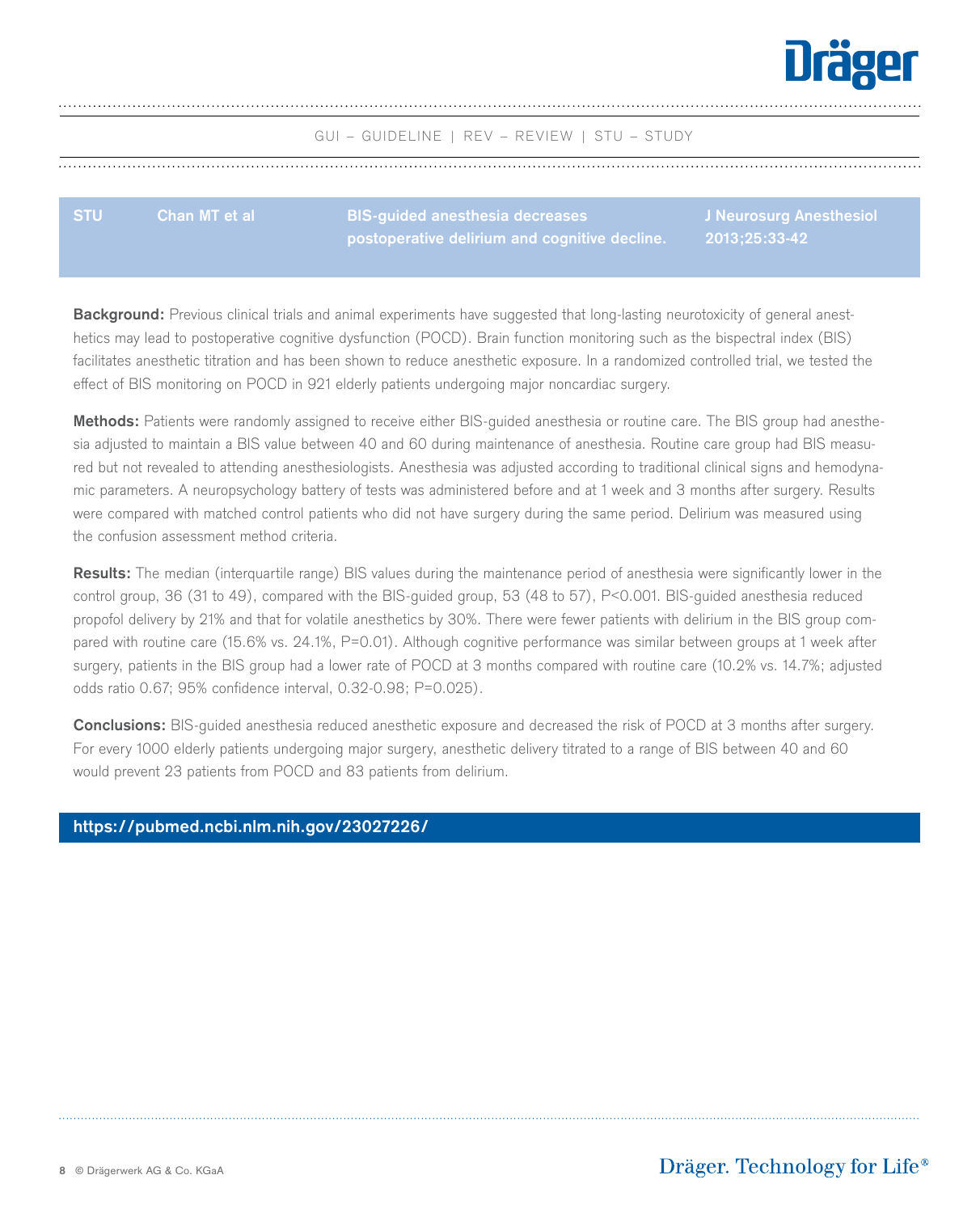

<span id="page-8-0"></span>

| <b>GUI</b> | <b>Evidence and consensus based guideline for</b><br>the management of delirium, analgesia, and | Ger Med Sci (2015)<br>13:doc19 |
|------------|-------------------------------------------------------------------------------------------------|--------------------------------|
|            | sedation in intensive care medicine.<br><b>Revision 2015, short version</b>                     |                                |

In 2010, under the guidance of the DGAI (German Society of Anaesthesiology and Intensive Care Medicine) and DIVI (German Interdisciplinary Association for Intensive Care and Emergency Medicine), twelve German medical societies published the "Evidence- and Consensus-based Guidelines on the Management of Analgesia, Sedation and Delirium in Intensive Care". Since then, several new studies and publications have considerably increased the body of evidence, including the new recommendations from the American College of Critical Care Medicine (ACCM) in conjunction with Society of Critical Care Medicine (SCCM) and American Society of Health-System Pharmacists (ASHP) from 2013. For this update, a major restructuring and extension of the guidelines were needed in order to cover new aspects of treatment, such as sleep and anxiety management. The literature was systematically searched and evaluated using the criteria of the Oxford Center of Evidence Based Medicine. The body of evidence used to formulate these recommendations was reviewed and approved by representatives of 17 national societies. Three grades of recommendation were used as follows: Grade "A" (strong recommendation), Grade "B" (recommendation) and Grade "0" (open recommendation). The result is a comprehensive, interdisciplinary, evidence and consensus-based set of level 3 guidelines. This publication was designed for all ICU professionals, and takes into account all critically ill patient populations. It represents a guide to symptom-oriented prevention, diagnosis, and treatment of delirium, anxiety, stress, and protocol-based analgesia, sedation, and sleep-management in intensive care medicine.

**[https://pubmed.ncbi.nlm.nih.gov/26609286/](https://pubmed.ncbi.nlm.nih.gov/26609286/ )**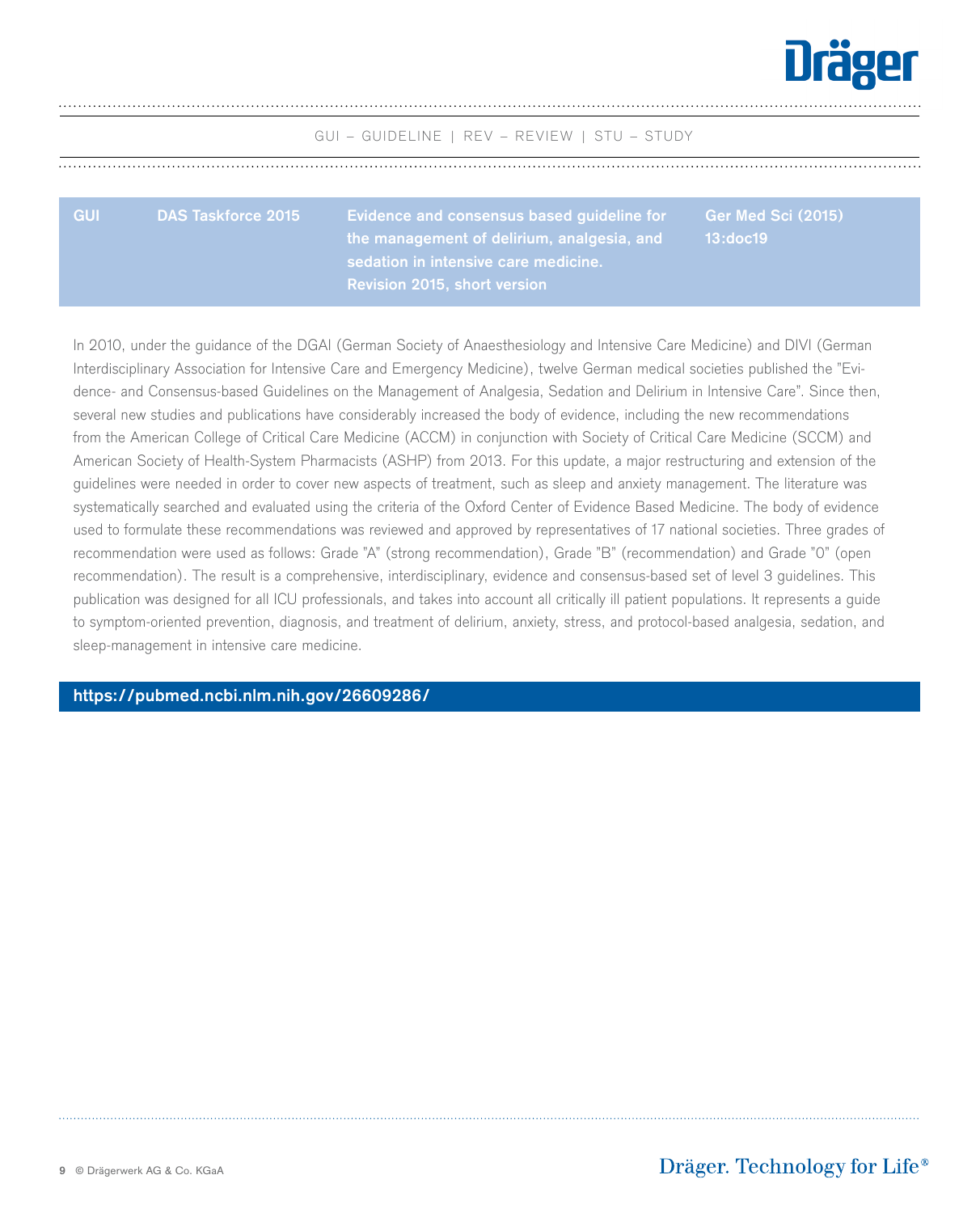

| <b>STU</b> | Ellard L et al | Type of anesthesia and postoperative delirium J Cardiothorac Vasc |                        |
|------------|----------------|-------------------------------------------------------------------|------------------------|
|            |                | after vascular surgery                                            | Anesth 2014;28:458-461 |

**Objective:** The purpose of this study was to investigate the association between general (GA), regional (RA), and local (LA) anesthetic techniques with respect to the development of delirium after vascular surgery. The authors hypothesized that patients undergoing GA for vascular surgery would have a higher incidence of postoperative delirium. The role of LA with respect to postoperative delirium in vascular surgery patients previously has not been reported.

**Design: Retrospective review.** 

<span id="page-9-0"></span>

**Setting:** Tertiary referral center, university hospital.

**Participants:** 500 patients undergoing vascular surgical procedures.

**Interventions:** Based on the chosen anesthetic technique, all patients were divided into GA, RA, and LA groups, respectively. Exclusion criteria were patients with preoperative dementia or abnormal level of consciousness, patients undergoing open abdominal aneurysm repair surgery, and patients undergoing carotid endarterectomy. All anesthetic techniques were conducted according to routine institutional practices. Patients in both the RA and LA groups received intravenous sedation.

**Measurements and main results:** Three hundred ninety-six (79%) patients received GA, 73 (15%) RA, and 31 (6%) LA. The overall incidence of delirium was 19.4% and rates were similar among the 3 groups, with 73 (18.4%) patients in the GA group, 17  $(23.2%)$  in the RA group, and 7  $(22.5%)$  in the LA group ( $p = 0.56$ ). Patients in the LA group were more likely to have emergency surgery and also had a higher incidence of previous cerebrovascular accidents or transient ischemic attacks. There was no significant difference with respect to either onset or duration of delirium among the 3 groups. Median length of hospital stay and in-hospital mortality were similar among the 3 groups. Conclusions: Delirium rates after vascular surgery were similar with local, regional, or general anesthesia techniques. The presence of risk factors for the development of postoperative delirium should not influence the type of anesthesia provided.

#### **[https://pubmed.ncbi.nlm.nih.gov/24680130/](https://pubmed.ncbi.nlm.nih.gov/24680130/ )**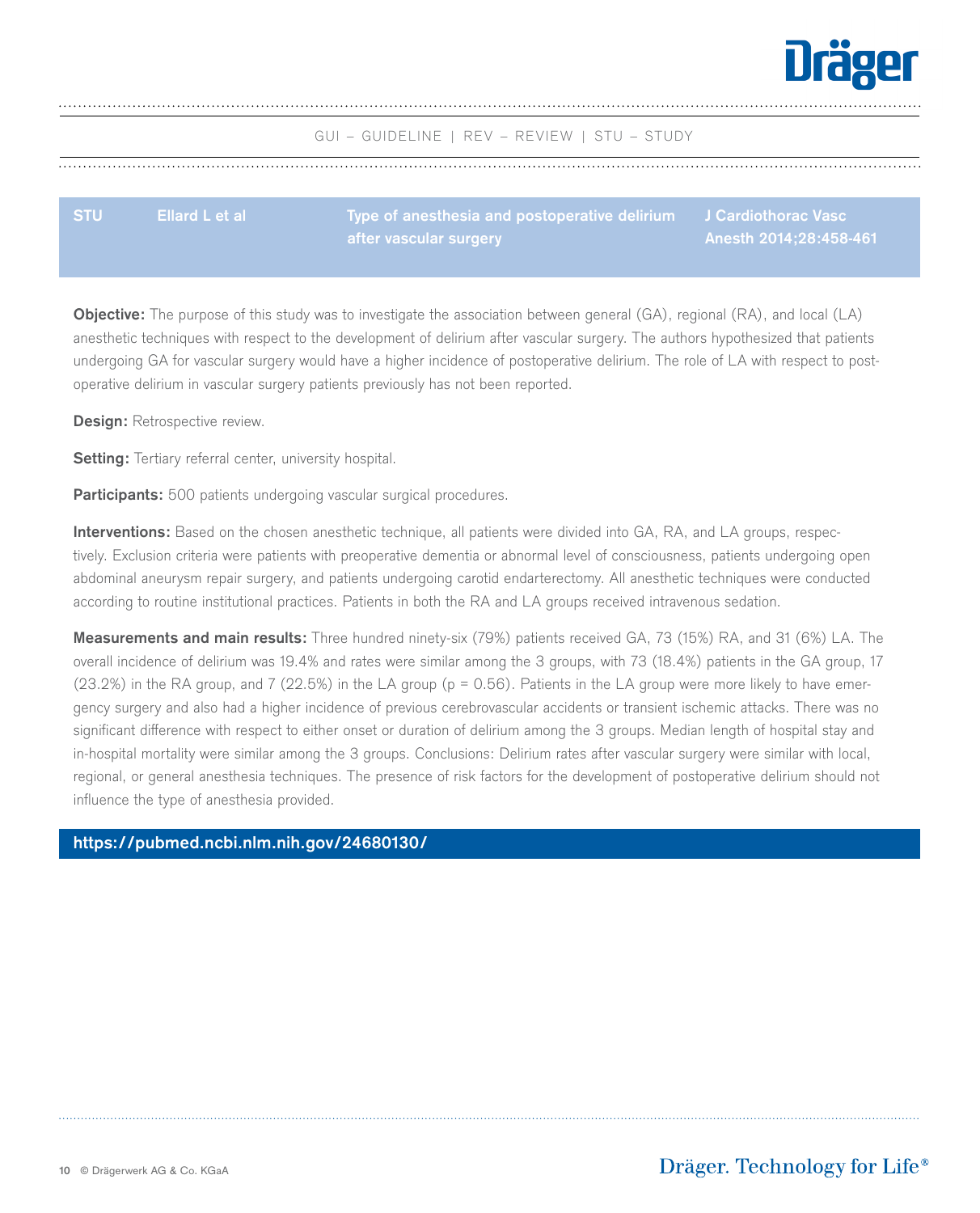

<span id="page-10-0"></span>**REV Heymann A, Spies CD Postoperative delirium and cognitive deficit. Prevention and therapy AINS 2010;45:112-116**

To date, there are few studies available focusing on prevention and therapy of delirium in ICU patients. Monitoring during routine care is important because without using validated tools only one third of the delirious patients will be detected. A lot of non-pharmacological interventions like re-orientation and helping the patient to get back his autonomy, but also goal-orientated sedation support prevention and therapy of delirium. Furthermore, there are hints that pharmacological intervention can reduce incidence and severity of delirium. For delirium prevention there are drugs available acting on different receptor systems (acetylcholine, dopamine, opioid, glutamate). For the use of this drugs, a strict risk-benefit-consideration is necessary due to the low level of evidence of the existing studies. Therapeutically causative and symptom-orientated approaches should be preferred.

#### **[https://pubmed.ncbi.nlm.nih.gov/20155641/](https://pubmed.ncbi.nlm.nih.gov/20155641/ )**

**REV**

**Höchter D et al**

**Das Delir – Prophylaxe and Behandlung**

**Anästh Intensivmed 2016;57:24-30**

Delirium is the most common disorder of consciousness in the intensive care unit as well as in the perioperative setting. Delirium in critically ill patients is of great importance as it adds significantly to the burden of care and is associated with worse outcome. There are some simple and well validated scores to detect/diagnose a delirium. These assessment tools are part of the German S3-guideline for analgesia, sedation and delirium management. In addition, delirium monitoring is also part of the ABCDEbundles of the American guidelines. Detection of risk factors on the one hand, as well as a reduction of iatrogenic risks on the other hand play a pivotal role in delirium prevention. The therapy is symptom-oriented and includes the management of hallucinations, anxiety and agitation and reducing sympathetic tone. It is essential that physicians and nurses are familiar with the delirium assessment and that treatment algorithms are implemented in standard patient care.

**[https://www.ai-online.info/images/ai-ausgabe/2016/01-2016/2016\\_1\\_24-30\\_Das%20Delir%20%20](https://www.ai-online.info/images/ai-ausgabe/2016/01-2016/2016_1_24-30_Das%20Delir%20%20Prophylaxe%20und%20Behandlung.pdf ) Prophylaxe%20und%20Behandlung.pdf**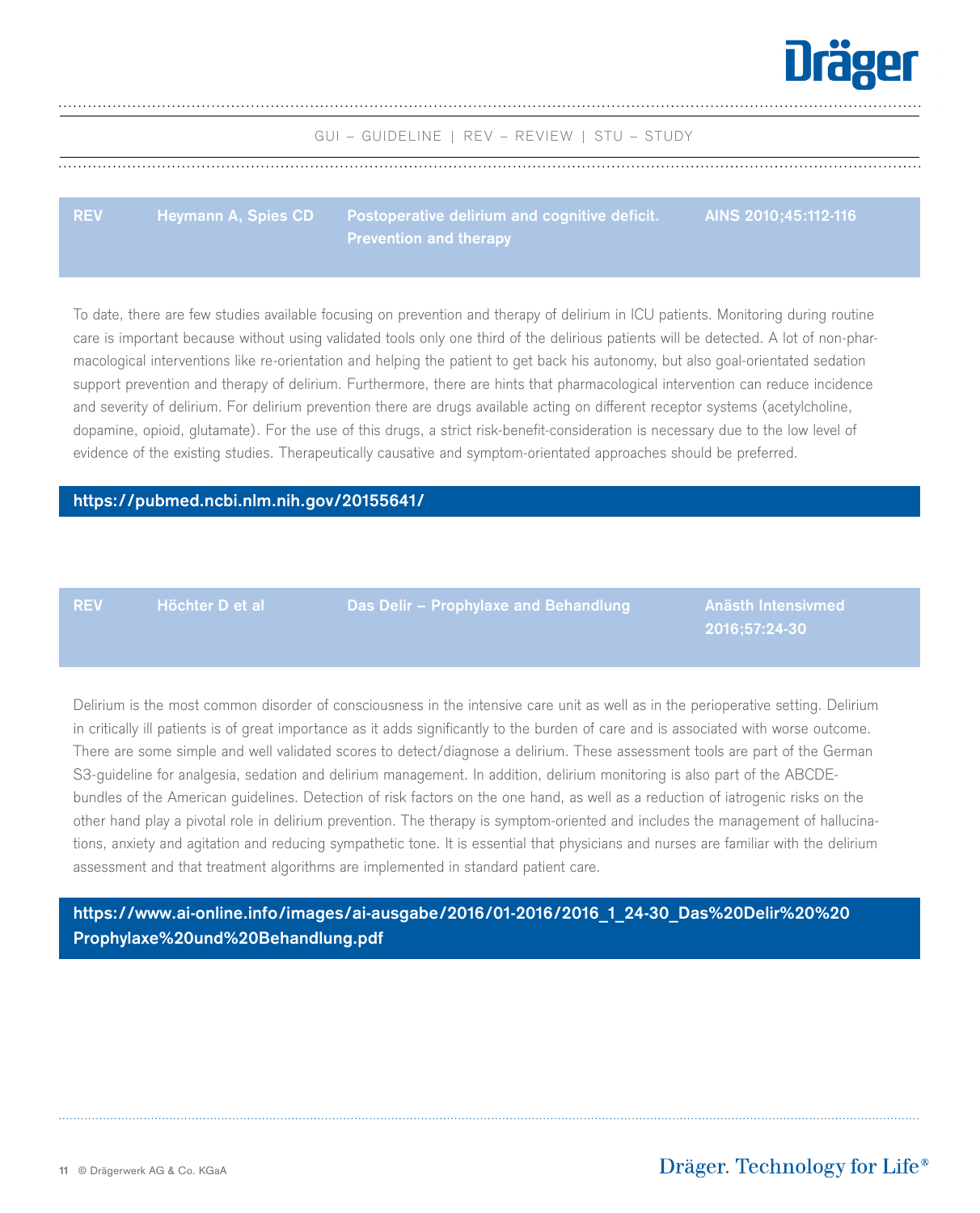

**cement under deep vs light anesthesia: A** 

# <span id="page-11-0"></span>**STU Hou R et al POCD in patients receiving total knee repla-Brain and Behavior**

**2018;8:2;e00910**

**Objectives:** Clinical observation, as well as randomized controlled trials, indicated an increasing rate of postoperative cognitive dysfunction (POCD) with increasing depth of general anesthesia. However, the findings are subject to bias due to varying degree of analgesia. In this trial, we compared the rate of POCD between patients receiving light versus high anesthesia while holding analgesia comparable using nerve block.

**Methods:** Elderly patients (≧60 years) receiving elective total knee replacement were randomized to receive the surgery under general anesthesia at BIS 40-50 (LOBIS group) or BIS 55-65 (HIBIS group). The femoral nerve and the sciatic nerve were blocked under ultrasonic guidance in all patients before induction. Cognitive performance was assessed with Montreal cognitive assessment (MoCA) at the baseline and 1d, 3d, and 7d after the surgery. POCD was defined by Z score of >1.96 using crossreference. The extubation time and recovery time were also compared.

**Results:** A total of 66 patients were randomized; 60 (n = 30 per group) completed trial as the protocol specified. POCD occurred in six patients (20%) in the LOBIS group vs. in one patient (3.3%) in the HIBIS group (Figure 3, p = .04). In all seven cases, the diagnosis of POCD was based on MoCA assessment on 1d after the surgery. Assessment in 3d and 7d after surgery did not reveal POCD in any case. Extubation time was longer in the LOBIS group (12.16  $\pm$  2.58 vs. 5.77  $\pm$  3.01 min in the HIBIS group ( $p < .001$ )). The time of comeback of directional ability was 13.47  $\pm$  3.14 and 6.17  $\pm$  3.23 min in the LOBIS and HIBIS groups, respectively  $(p < .001)$ .

**Conclusions:** In elderly patients receiving a total knee replacement, lighter anesthesia could reduce the rate of POCD with complete analgesia during surgery.

## **[https://pubmed.ncbi.nlm.nih.gov/29484267/](https://pubmed.ncbi.nlm.nih.gov/29484267/ )**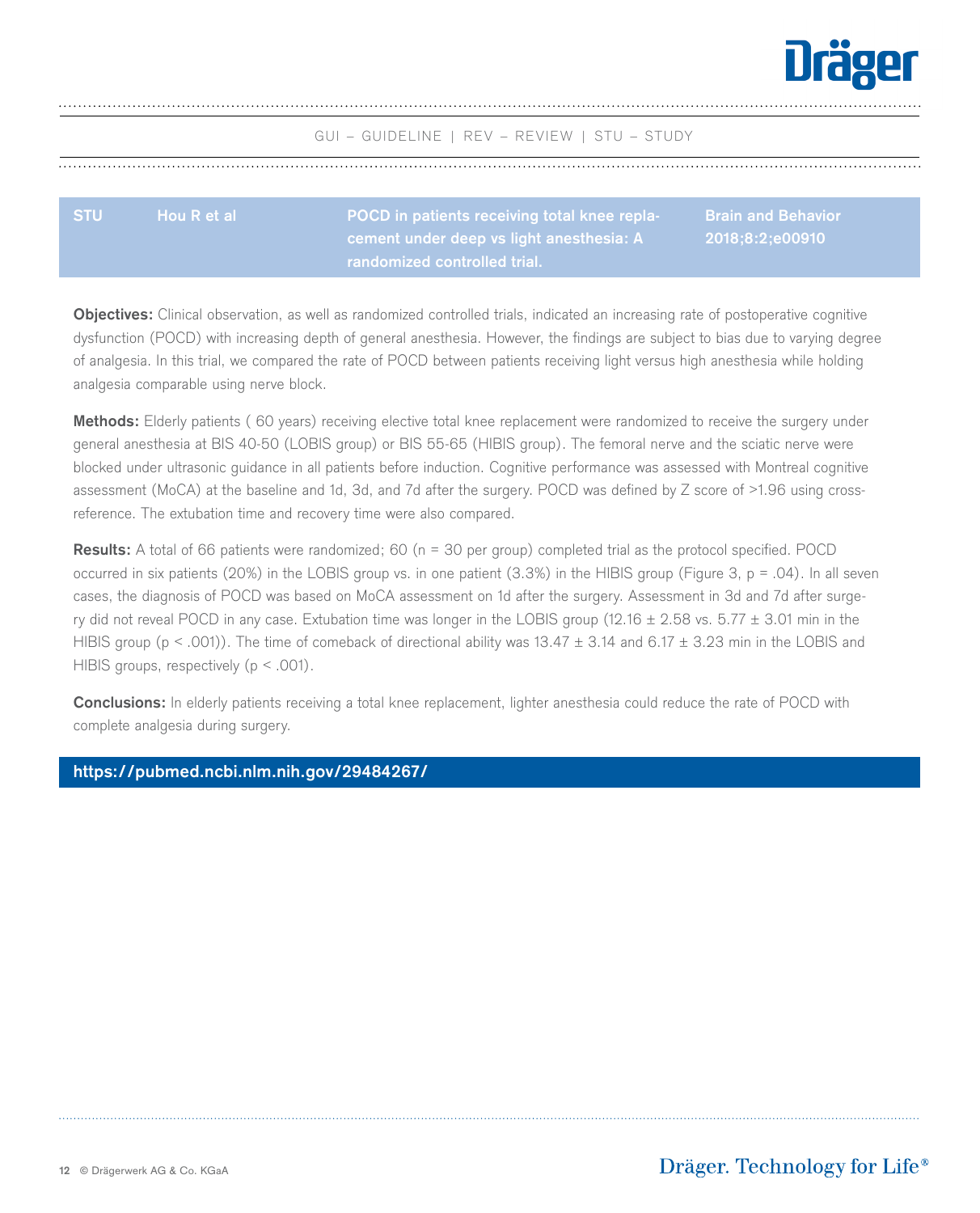

**Anesth Analg 2020;130:1572-1590**

GUI – GUIDELINE | REV – REVIEW | STU – STUDY

<span id="page-12-0"></span>

| <b>GUI</b> | <b>Hughes CG et al</b> | American Society for Enhanced Recovery and       | Anesth Ana |
|------------|------------------------|--------------------------------------------------|------------|
|            |                        | Perioperative Quality initiative Joint Consensus | 2020:130:1 |
|            |                        | Statement on Postoperative Delirium Prevention   |            |

 **Objectives:** Postoperative delirium is a geriatric syndrome that manifests as changes in cognition, attention, and levels of consciousness after surgery. It occurs in up to 50% of patients after major surgery and is associated with adverse outcomes, including increased hospital length of stay, higher cost of care, higher rates of institutionalization after discharge, and higher rates of readmission. Furthermore, it is associated with functional decline and cognitive impairments after surgery. As the age and medical complexity of our surgical population increases, practitioners need the skills to identify and prevent delirium in this high-risk population. Because delirium is a common and consequential postoperative complication, there has been an abundance of recent research focused on delirium, conducted by clinicians from a variety of specialties. There have also been several reviews and recommendation statements; however, these have not been based on robust evidence. The Sixth Perioperative Quality Initiative (POQI-6) consensus conference brought together a team of multidisciplinary experts to formally survey and evaluate the literature on postoperative delirium prevention and provide evidence-based recommendations using an iterative Delphi process and Grading of Recommendations Assessment, Development and Evaluation (GRADE) Criteria for evaluating biomedical literature.

**[https://pubmed.ncbi.nlm.nih.gov/32022748/](https://pubmed.ncbi.nlm.nih.gov/32022748/ )**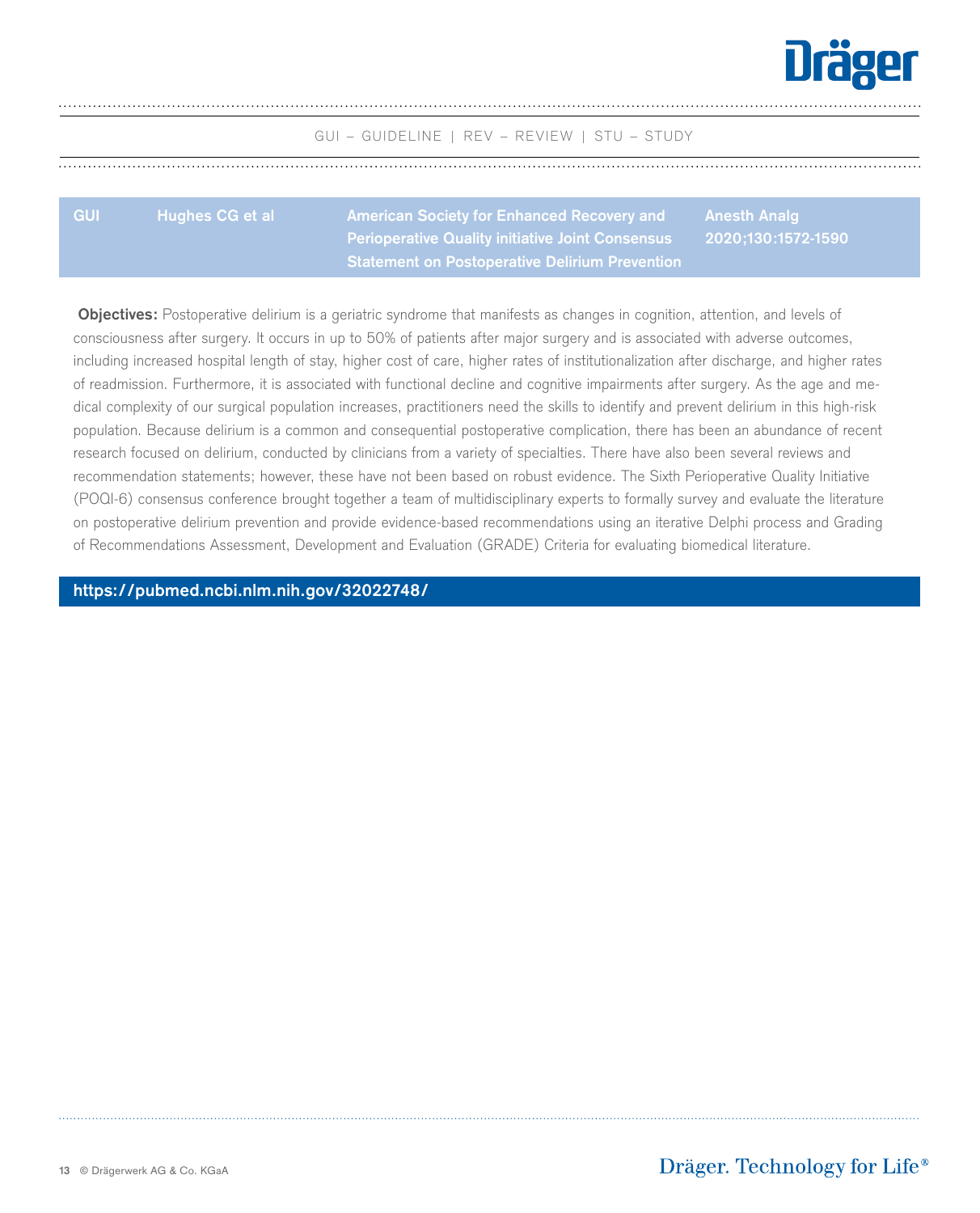

<span id="page-13-0"></span>

| <b>STU</b> | <b>Inouve SK et al</b> | . The role of adherence on the effectiveness $^{\dagger}$ | Arch Int Med     |
|------------|------------------------|-----------------------------------------------------------|------------------|
|            |                        | of nonpharmacologic interventions: evidence               | 2003:163:958-964 |
|            |                        | from the delirium prevention trial.                       |                  |

**Background:** The impact of adherence on outcome for a nonpharmacologic intervention strategy has not been previously examined.

**Objective:** To examine the impact of level of adherence on effectiveness of the intervention strategy in a large clinical trial of nonpharmacologic interventions to prevent delirium.

**Methods:** The subjects included 422 consecutive patients 70 years or older admitted to the medicine service at a university hospital. The intervention protocols were targeted toward 6 delirium risk factors. The primary outcome was new-onset delirium during hospitalization.

**Results:** During 9882 patient-days, complete adherence rates for individual intervention protocols ranged from 10% for the sleep protocol to 86% for the orientation protocol. The rate of complete adherence with all protocols was 57%, and combined partial and complete adherence was 87%. Higher levels of adherence resulted in lower delirium rates, with a significant graded effect, for orientation, mobility, and therapeutic activities protocols, and for the composite adherence measure. After controlling for potential confounding variables, such as illness severity, comorbidity, baseline delirium risk, and functional status, adherence continued to demonstrate a consistently strong and significant protective effect against delirium (adjusted odds ratio, 0.69; 95% confidence interval, 0.56-0.87). Patients in the highest adherence group demonstrated an 89% reduction in delirium risk compared with patients in the lowest group.

**Conclusions:** Adherence played an important independent role in the effectiveness of a nonpharmacologic multicomponent intervention strategy. Higher levels of adherence resulted in reduced rates of delirium in a directly graded fashion, with extremely low levels of delirium in the highest adherence group. Thus, adherence must be ensured in nonpharmacologic interventions to optimize effectiveness.

## **[https://pubmed.ncbi.nlm.nih.gov/12719206/](https://pubmed.ncbi.nlm.nih.gov/12719206/ )**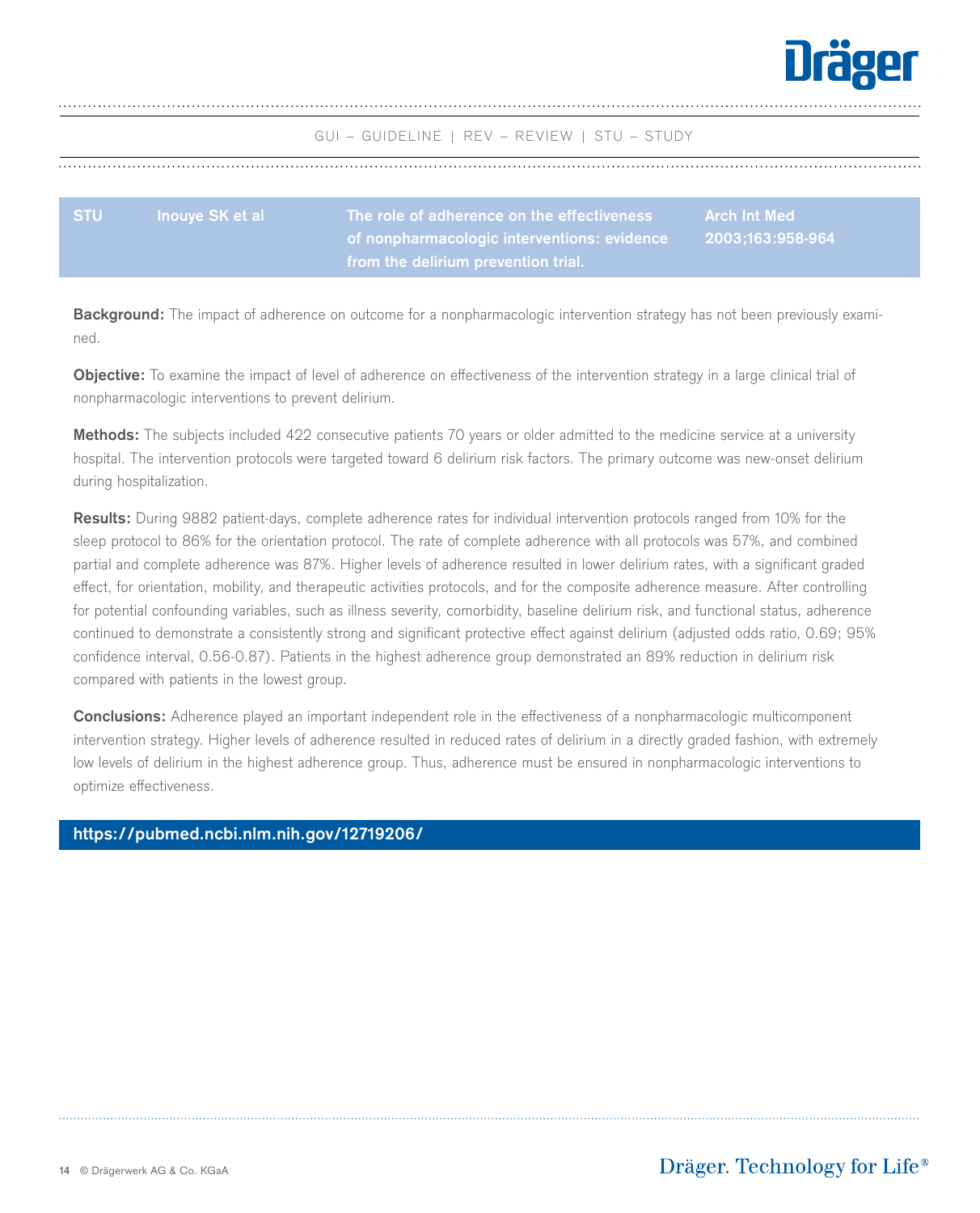

<span id="page-14-0"></span>**STU Isaia G et al Delirium in elderly home-treated patients: a prospective study with 6-month follow-up.**

**Age (Dordr) 2009;31: 109-117**

Delirium usually occurs during hospitalisation. The aims of this study were to evaluate the incidence of delirium in "hospital-athome" compared to a traditional hospital ward and to assess mortality, hospital readmissions and institutionalisation rates at 6-month follow-up in elderly patients with intermediate/high risk for delirium at baseline according to the criteria of Inouye. We performed a prospective, non-randomised, observational study with 6-month follow-up on 144 subjects aged 75 years and older consecutively admitted to the hospital for an acute illness and followed in a geriatric hospital ward (GHW) or in a geriatric home hospitalisation service (GHHS). Baseline socio-demographic information, clinical data, functional, cognitive, nutritional status, mood, quality of life, and caregiver's stress scores were collected. Of the 144 participants, 14 (9.7%) had delirium during their initial hospitalisation: 4 were treated by GHHS and 10 in a GHW. The incidence of delirium was 16.6% in GHW and 4.7% in GHHS. All delirious patients were very old, with a high risk for delirium at baseline of 60%, according to the criteria of Inouye. In GHW, the onset of delirium occurred significantly earlier and the mean duration of the episode was significantly longer. The severity of delirium tended to be higher in GHW compared to GHHS. At 6-month follow-up, mortality was significantly higher among patients who suffered from an episode of delirium. Moreover, they showed a trend towards a greater institutionalisation rate. GHHS may represent a protective environment for delirium onset in acutely ill elderly patients.

**[https://pubmed.ncbi.nlm.nih.gov/19507055/](https://pubmed.ncbi.nlm.nih.gov/19507055/ )**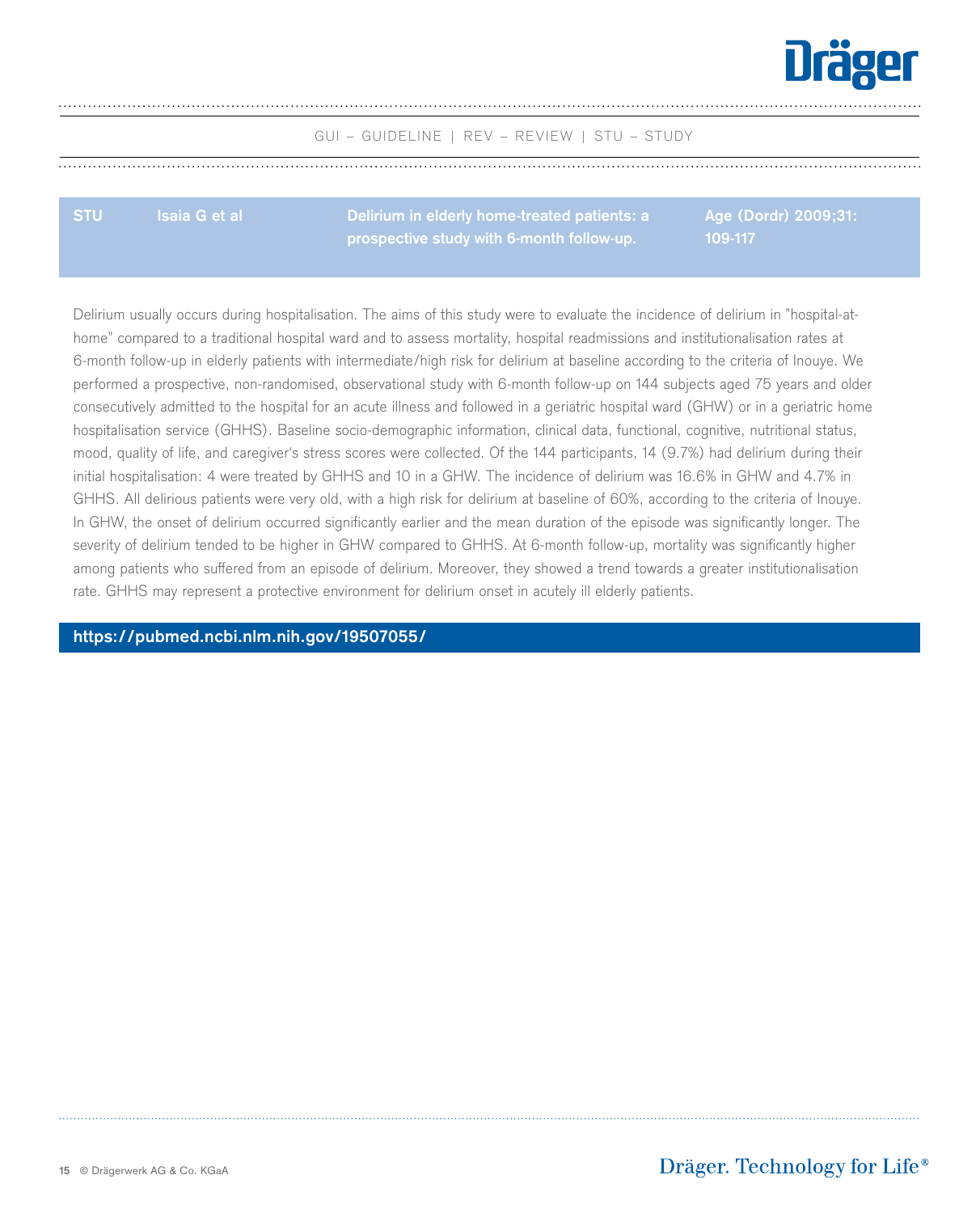

<span id="page-15-0"></span>

| <b>STU</b> | Kalisvaart KJ et al | 、Haloperidol prophylaxis for elderly hip-surgery ' | JAGS 2005;53:1658-1666 |
|------------|---------------------|----------------------------------------------------|------------------------|
|            |                     | , patients at risk for delirium: a randomized l    |                        |
|            |                     | placebo-controlled study                           |                        |

**Objectives:** To study the effectiveness of haloperidol prophylaxis on incidence, severity, and duration of postoperative delirium in elderly hip-surgery patients at risk for delirium.

**Design:** Randomized, double-blind, placebo-controlled trial.

**Setting:** Large medical school-affiliated general hospital in Alkmaar, The Netherlands.

Participants: A total of 430 hip-surgery patients aged 70 and older at risk for postoperative delirium.

**Intervention:** Haloperidol 1.5 mg/d or placebo was started preoperatively and continued for up to 3 days postoperatively. Proactive geriatric consultation was provided for all randomized patients.

**Measurements:** The primary outcome was the incidence of postoperative delirium (Diagnostic and Statistical Manual of Mental Disorders, Fourth Edition, and Confusion Assessment Method criteria). Secondary outcomes were the severity of delirium (Delirium Rating Scale, revised version-98 (DRS-R-98)), the duration of delirium, and the length of hospital stay.

**Results:** The overall incidence of postoperative delirium was 15.8%. The percentage of patients with postoperative delirium in the haloperidol and placebo treatment condition was 15.1% and 16.5%, respectively (relative risk=0.91, 95% confidence interval  $(CI) = 0.6-1.3$ ; the mean highest DRS-R-98 score+/-standard deviation was  $14.4+/3.4$  and  $18.4+/4.3$ , respectively (mean difference 4.0, 95% CI=2.0-5.8; P<.001); delirium duration was 5.4 versus 11.8 days, respectively (mean difference 6.4 days, 95% CI=4.0-8.0; P<.001); and the mean number of days in the hospital was 17.1+/-11.1 and 22.6+/-16.7, respectively (mean difference 5.5 days, 95% CI=1.4-2.3; P<.001). No haloperidol-related side effects were noted.

**Conclusion:** Low-dose haloperidol prophylactic treatment demonstrated no efficacy in reducing the incidence of postoperative delirium. It did have a positive effect on the severity and duration of delirium. Moreover, haloperidol reduced the number of days patients stayed in the hospital, and the therapy was well tolerated.

## **[https://pubmed.ncbi.nlm.nih.gov/16181163/](https://pubmed.ncbi.nlm.nih.gov/16181163/  )**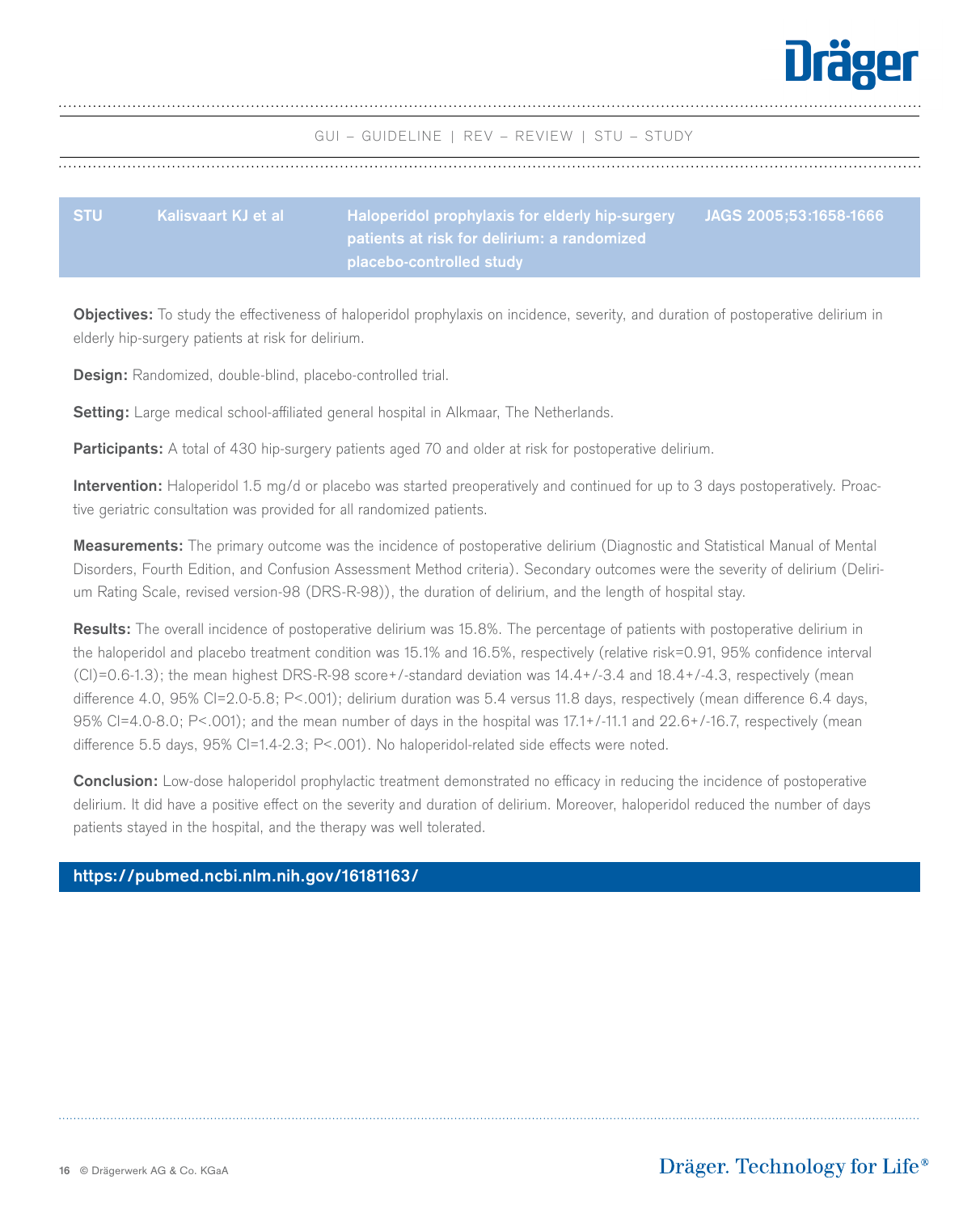

<span id="page-16-0"></span>**STU Konttinnen N et al Outcome after anaesthesia and emergency surgery in patients over 100 years old.**

**Anaesthesiol Scand 2006;50:283-289**

**Background:** Deteriorated organ function and reduced stress response in very old patients may cause post-operative morbidity and mortality. We wanted to identify immediate and longer-term outcome after anaesthesia and surgery in the oldest of the old patients.

**Methods:** We analysed retrospectively anaesthesia and hospital records of patients who were over 100 years old when undergoing major emergency surgery in our hospital during 1990-2004.

**Results:** Altogether, 12 patients (median age 101 years) underwent 14 operations (nine for hip fracture, four for lower extremity circulatory problems and one for peritonitis). During anaesthesia, invasive arterial pressure was monitored in eight patients while central venous pressure (CVP) was monitored in only one patient. Spinal anaesthesia with bupivacaine was given as a continuous technique in six and as single-shot spinal anaesthesia in five cases. Both spinal (11) and general (3) anaesthesias were characterized by marked drops in arterial pressure. Haemodynamics was managed with intravenous (i.v.) fluids and vasopressors. Five patients had post-operative delirium. Mortality at 30 days, 6 months and 1 year was 25%, 42% and 50%, respectively. Within 15 days of the operation, three patients had died (pneumonia, cerebral infarction and myocardial infarction). Nine patients returned home and six of them lived in their pre-operative mental and physical state for at least a year.

**Conclusion:** Independently of the anaesthetic method, marked drops in blood pressure occurred, requiring pharmacological intervention. We assume that in most of the patients, hypovolaemia explains the intra-operative haemodynamic instability. A 25%, 30-day mortality may be regarded as acceptable and, overall, these very old patients tolerated emergency surgery quite well.

#### **[https://pubmed.ncbi.nlm.nih.gov/16480460/](https://pubmed.ncbi.nlm.nih.gov/16480460/ )**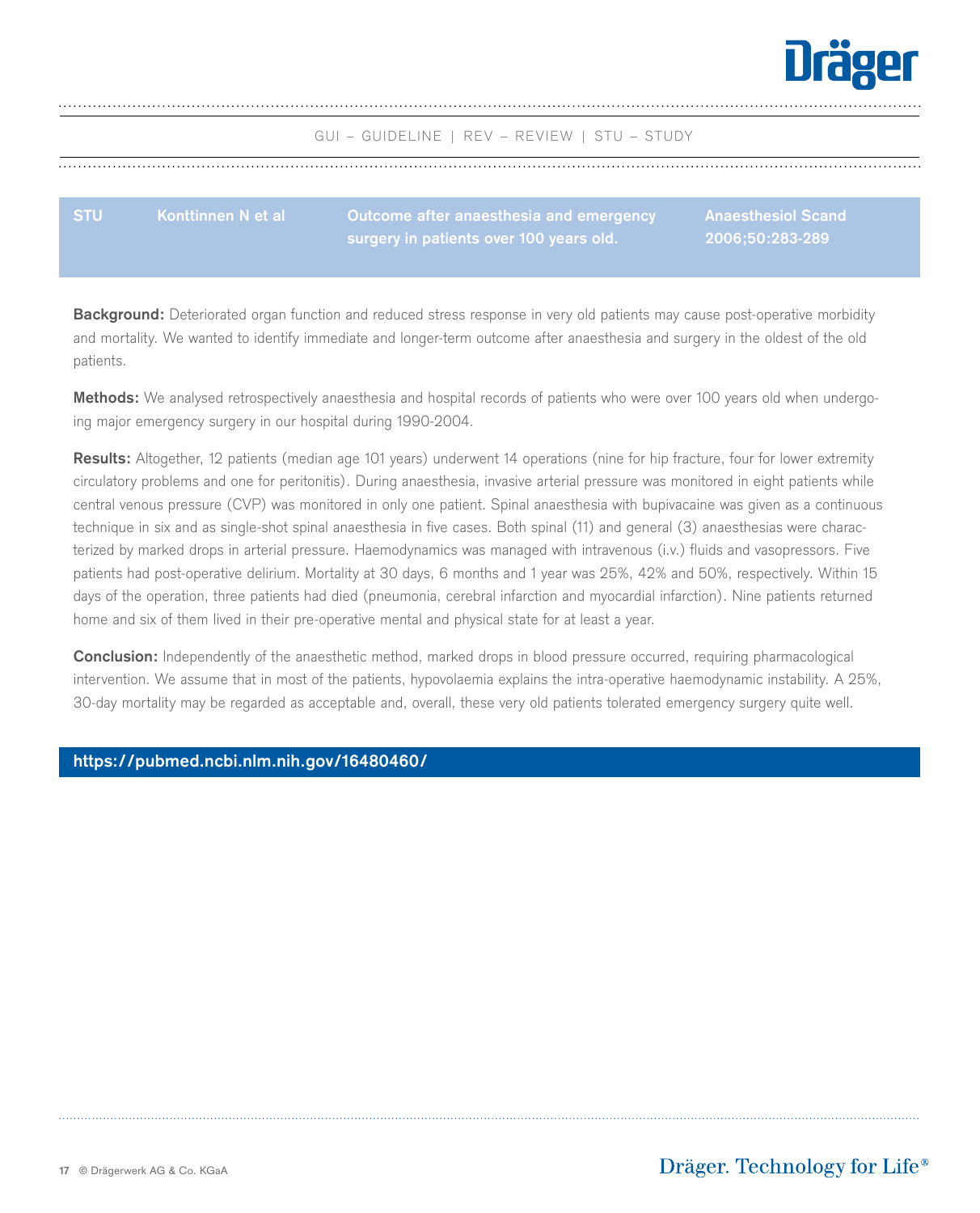

<span id="page-17-0"></span>

| <b>STU</b> | Koster S et al | Delirium after cardiac surgery and predictive | Thoracic Surgery  |
|------------|----------------|-----------------------------------------------|-------------------|
|            |                | validity of a risk checklist                  | 2008:86:1883-1887 |

**Background:** Delirium or acute confusion is a temporary mental disorder that occurs frequently among hospitalized elderly patients. Patients who undergo cardiac surgery have an increased risk of delirium, which is associated with many negative consequences. Therefore, prevention or early recognition of delirium is essential.

**Methods:** In this observational study, a risk checklist for delirium was used during the preoperative outpatient screening in 112 patients who underwent elective cardiac surgery. The Delirium Observation Screening (DOS) scale was used before and after surgery to assess whether delirium had developed in patients. The psychiatrist was consulted to confirm or refute the diagnosis delirium.

**Results:** The incidence of delirium after cardiac surgery was 21%, and the mean duration of delirium was 2.5 days. The time to discharge was 11 days longer for patients with delirium. The delirium risk checklist could accurately predict postoperative delirium in patients who underwent elective cardiac surgery based on a disturbance in the electrolytes sodium and potassium and on EuroSCORE (European System for Cardiac Operative Risk Evaluation). When using a probability of delirium of 50%, the sensitivity of the risk checklist was 25.0% and specificity was 95.5%. The predictive value of a positive test was 60.0%, and the predictive value of a negative test was 82.4%. The area under the receiver-operating characteristic curve was 0.75.

**Conclusions:** With the risk checklist for delirium, patients at an increased risk of delirium after elective cardiac surgery can be identified.

## **[https://pubmed.ncbi.nlm.nih.gov/19022003/](https://pubmed.ncbi.nlm.nih.gov/19022003/ )**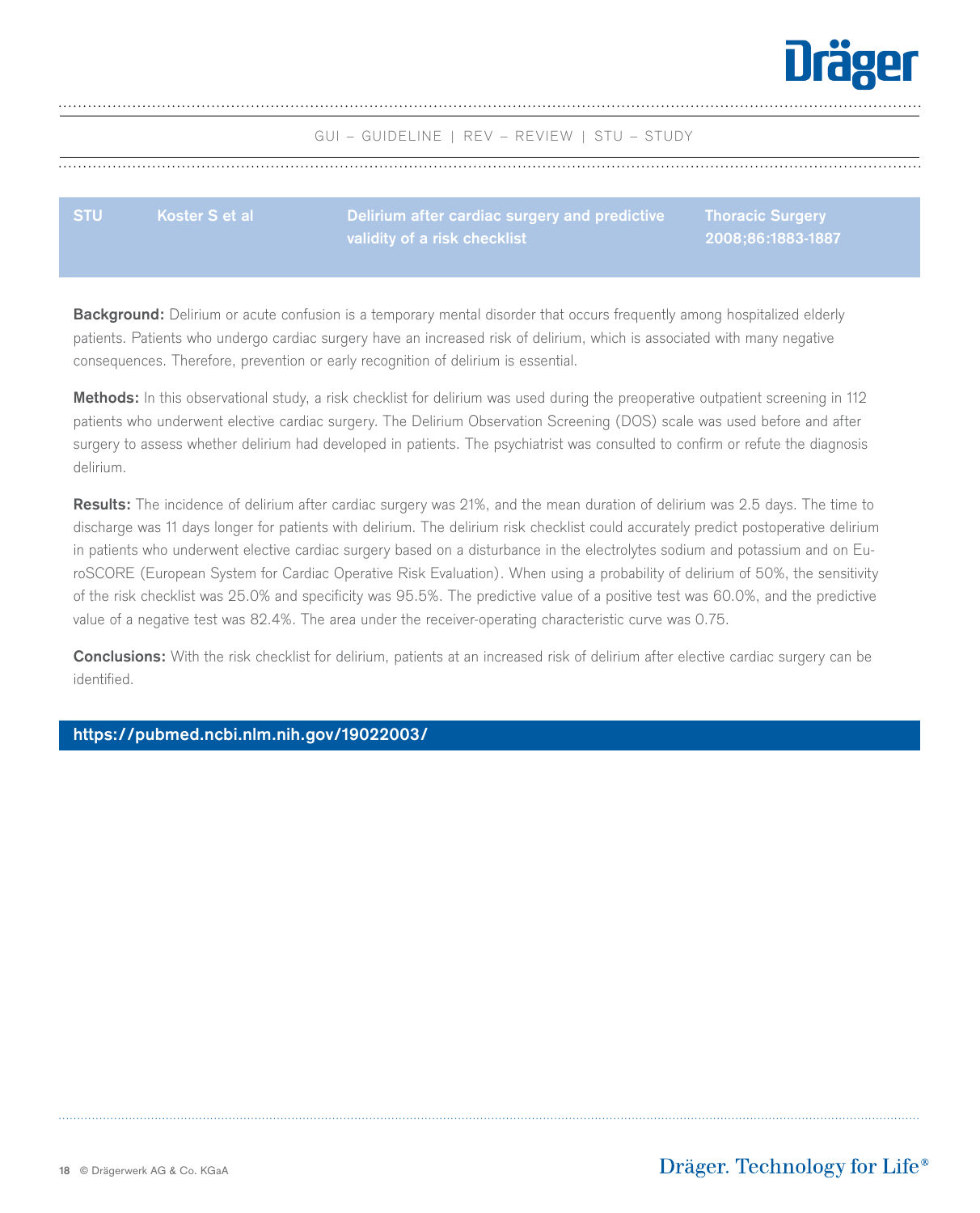

<span id="page-18-0"></span>

| <b>STU</b> | Kratz T et al | <b>Prävention des postoperativen Delirs.</b><br>Eine prospektive Intervention mit gerontopsy- | <b>Disch Arztebl Int</b> |
|------------|---------------|-----------------------------------------------------------------------------------------------|--------------------------|
|            |               | chiatrischer Liaisonpflege auf chirurgischen<br><b>Stationen im Allgemeinkrankenhaus</b>      |                          |

**Hintergrund:** Delirien komplizieren häufig die stationäre Behandlung älterer Patienten und führen sowohl zu erhöhter Verweildauer, Kosten sowie Pflegeaufwand als auch gegebenenfalls zu einer Heimeinweisung. Insbesondere postoperativ treten Delirien bei älteren und kognitiv eingeschränkten Patienten auf.

**Methode:** In einer offenen Studie wurde auf zwei chirurgischen Stationen eines Allgemeinkrankenhauses systematisch die Häufigkeit postoperativer Delirien bei über 70 Jahre alten Patienten erhoben. In einer sechsmonatigen Prävalenzphase wurde die Anzahl der postoperativ deliranten Patienten im Untersuchungszeitraum (März bis August 2011) erhoben, aber noch nicht interveniert. Nach Abschluss der Prävalenzphase führte ein geschulter Delirpfleger während eines zehnmonatigen Zeitraums (September 2011 bis Juni 2012) auf einer der beiden Stationen Interventionen durch, die sich an das "Hospital Elder Life Program" (HELP) anlehnten. Das Ziel dieser Maßnahmen war die Prävention postoperativer Delirien. Die Patienten der zweiten Station dienten als Kontrollgruppe.

**Ergebnisse:** Von allen Patienten, die keine Intervention erhalten hatten, entwickelten 20,2 % (95-%-Konfidenzintervall [95- %-KI]: 14,6–26,4) ein postoperatives Delir. In der Interventionsphase kam es bei 20,8 % (95-%-KI: 11,3–32,1) derjenigen, bei denen keine spezifische Intervention durchgeführt wurde, zu einem postoperativen Delir. Dahingegen konnte die Häufigkeit postoperativer Delirien auf der Interventionsstation auf 4,9 % (95-%-KI: 0,0–11,5) reduziert werden. Die durch den Delirpfleger eingesetzten Maßnahmen wie etwa Validation, Schlafverbesserung, kognitive Aktivierung, Frühmobilisation, Verbesserung der Sensorik sowie der Nahrungs- und Flüssigkeitsaufnahme kamen dabei zum Tragen. Als wichtige Prädiktoren für ein postoperatives Delir stellten sich der "Mini-Mental-Status-Test", das Alter sowie das Vorliegen einer präoperativen Infektion heraus.

**Schlussfolgerung:** Die Etablierung eines Delirpflegers, die Anwendung pflegerischer Maßnahmen, die postoperative Begleitung sowie die kognitive Aktivierung sind bei älteren und kognitiv eingeschränkten Patienten mit einer Reduktion des Risikos für ein postoperatives Delir assoziiert.

## **[https://pubmed.ncbi.nlm.nih.gov/26008890/](https://pubmed.ncbi.nlm.nih.gov/26008890/ )**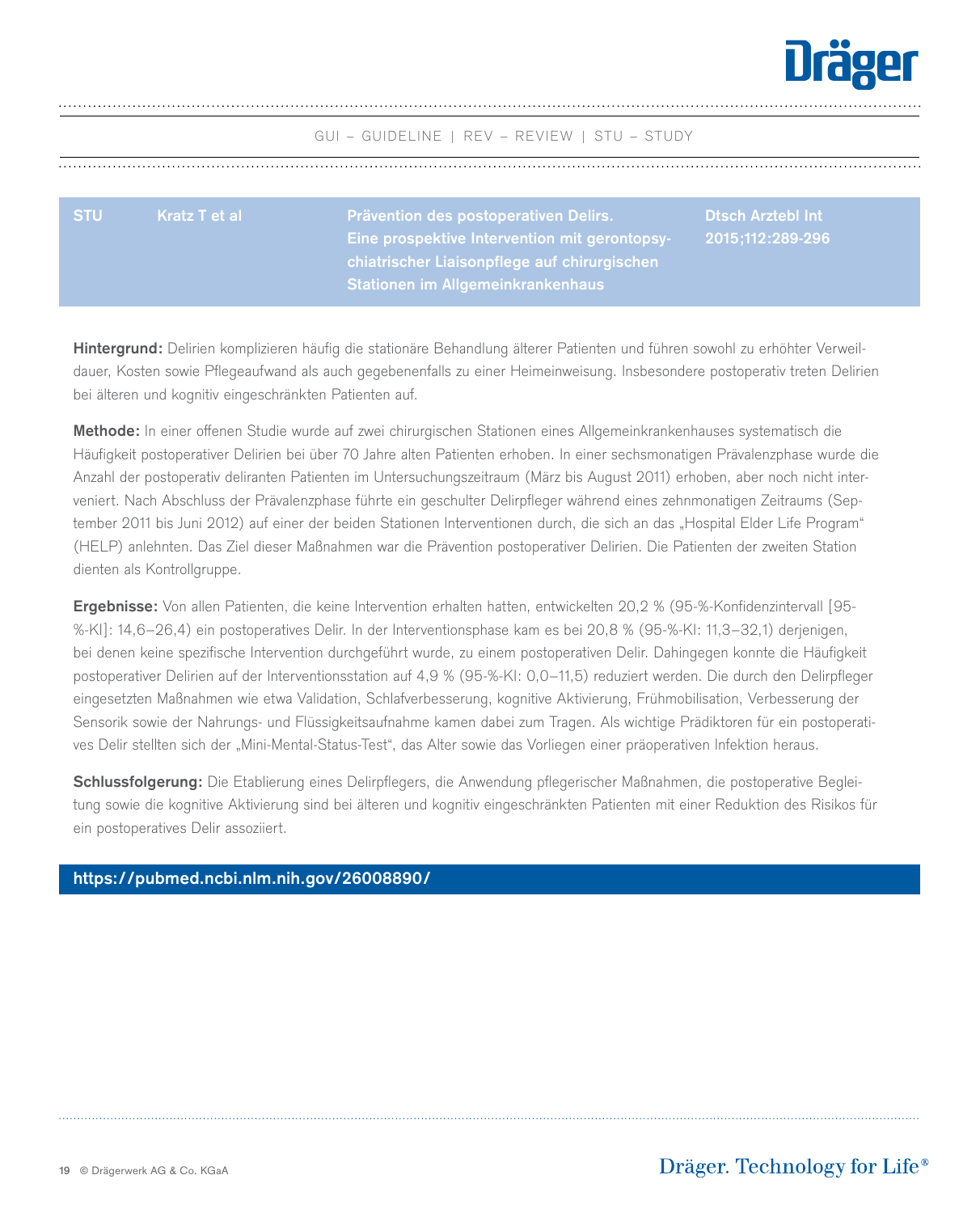

<span id="page-19-0"></span>

| <b>STU</b> | Leslie DL et al | One-year health care costs associated with | 「Arch Intern Med」 |
|------------|-----------------|--------------------------------------------|-------------------|
|            |                 | $\Box$ delirium in the elderly population. |                   |

**Background:** While delirium has been increasingly recognized as a serious and potentially preventable condition, its long-term implications are not well understood. This study determined the total 1-year health care costs associated with delirium.

**Methods:** Hospitalized patients aged 70 years and older who participated in a previous controlled clinical trial of a delirium prevention intervention at an academic medical center between 1995 and 1998 were followed up for 1 year after discharge. Total inflation-adjusted health care costs, calculated as either reimbursed amounts or hospital charges converted to costs, were computed by means of data from Medicare administrative files, hospital billing records, and the Connecticut Long-term Care Registry. Regression models were used to determine costs associated with delirium after adjusting for patient sociodemographic and clinical characteristics.

**Results:** During the index hospitalization, 109 patients (13.0%) developed delirium while 732 did not. Patients with delirium had significantly higher unadjusted health care costs and survived fewer days. After adjusting for pertinent demographic and clinical characteristics, average costs per day survived among patients with delirium were more than 2(1/2) times the costs among patients without delirium. Total cost estimates attributable to delirium ranged from \$16 303 to \$64 421 per patient, implying that the national burden of delirium on the health care system ranges from \$38 billion to \$152 billion each year.

**Conclusions:** The economic impact of delirium is substantial, rivaling the health care costs of falls and diabetes mellitus. These results highlight the need for increased efforts to mitigate this clinically significant and costly disorder.

**Conclusions:** One in three acutely ill hospitalized older adults who suffered hypoactive or mixed delirium died in the hospital. Clinicians should be aware that hypoactive symptoms of delirium, whether shown exclusively or in alternation with hyperactive symptoms, are indicative of a worse prognosis in this population.

#### **[https://pubmed.ncbi.nlm.nih.gov/18195192/](https://pubmed.ncbi.nlm.nih.gov/18195192/ )**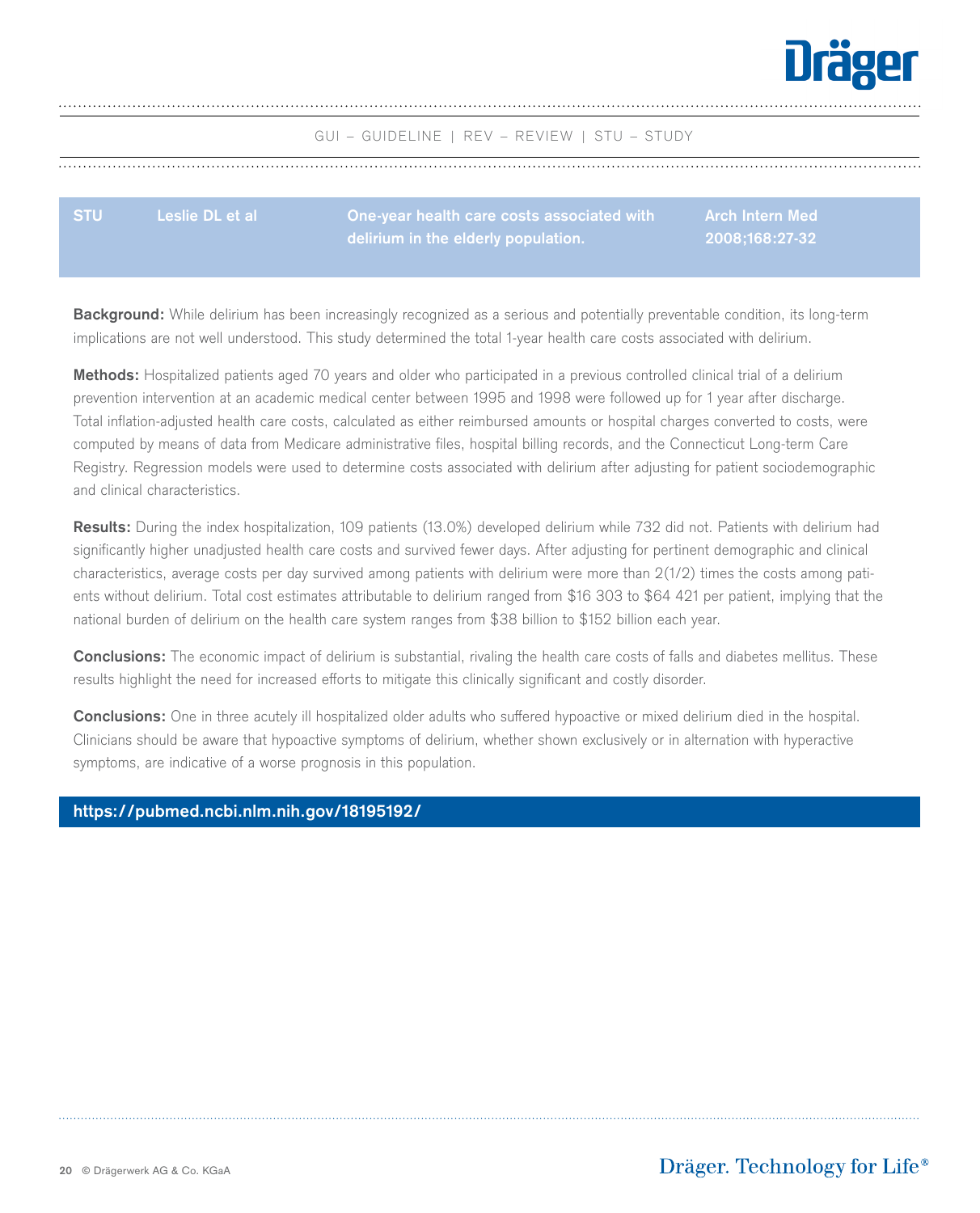

<span id="page-20-0"></span>

**in ICU environment**

**Physiol Meas 2016;37: 1041-1055**

Noise is a proven cause of wakefulness and qualitative sleep disturbance in critically ill patients. A sound pressure level reduction can improve sleep quality, but there are no studies showing the feasibility of such a noise reduction in the intensive care unit (ICU) setting. Considering all available evidence, we redesigned two ICU rooms with the aim of investigating the physiological and clinical impact of a healing environment, including a noise reduction and day-night variations of sound level. Within an experimental design, we recorded 96 h of sound-pressure levels in standard ICU rooms and the modified ICU rooms. In addition, we performed a sound source observation by human observers. Our results show that we reduced A-weighted equivalent sound pressure levels and maximum sound pressure levels with our architectural interventions. During night-time, the modification led to a significant decrease in 50 dB threshold overruns from 65.5% to 39.9% (door side) and from 50% to 10.5% (window side). Sound peaks of more than 60 decibels were significantly reduced from 62.0% to 26.7% (door side) and 59.3% to 30.3% (window side). Time-series analysis of linear trends revealed a significantly more distinct day-night pattern in the modified rooms with lower sound levels during night-times. Observed sound sources during night revealed four times as many talking events in the standard room compared to the modified room. In summary, we show that it is feasible to reduce sound pressure levels using architectural modifications.

**<https://pubmed.ncbi.nlm.nih.gov/27243942/>**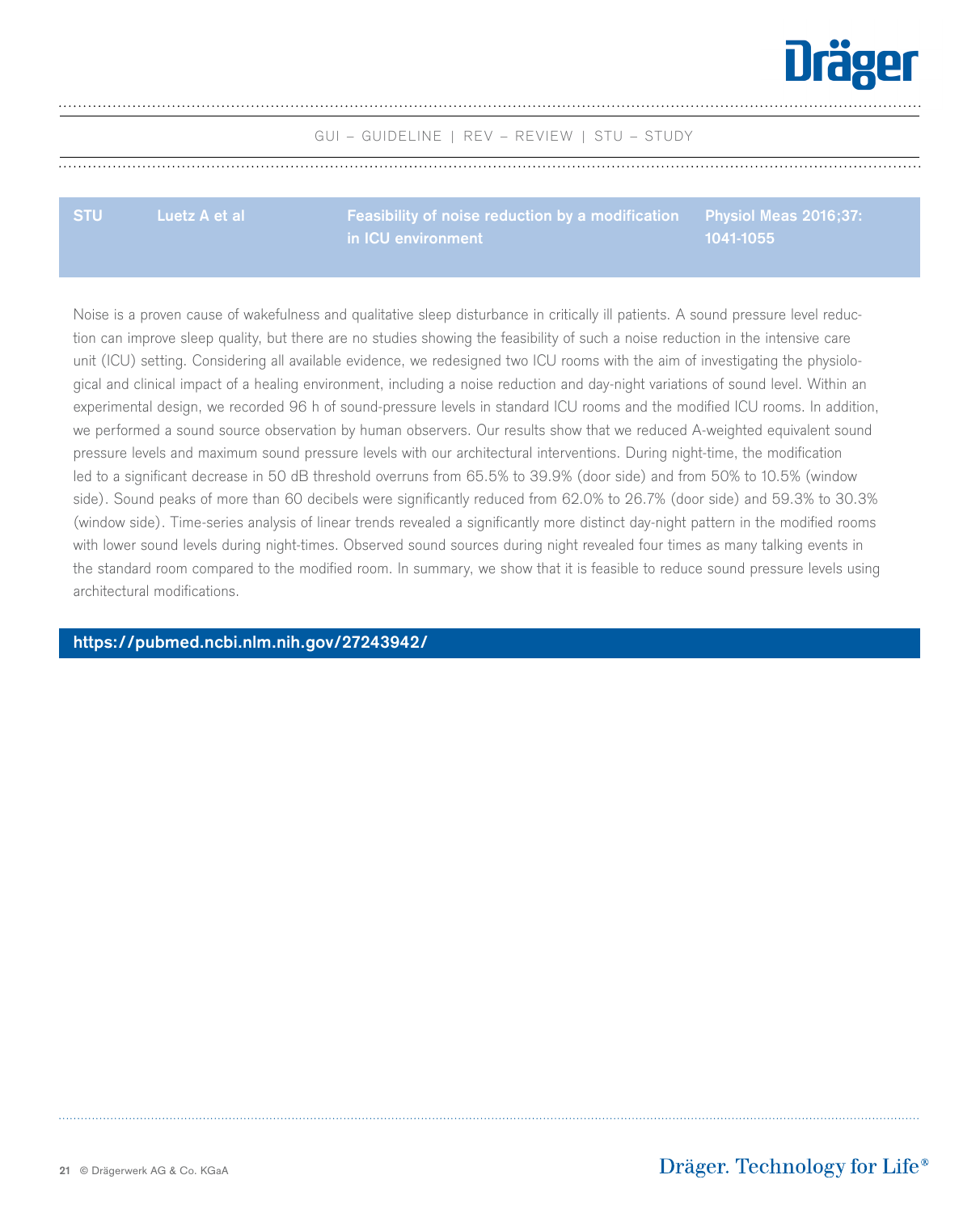

<span id="page-21-0"></span>**STU Luetz A et al Delirium, sedation and analgesia in the intensive care unit: a multinational, two-part survey among intensivists**

**PLoS One 2014; 9: e110935**

Analgesia, sedation and delirium management are important parts of intensive care treatment as they are relevant for patients' clinical and functional long-term outcome. Previous surveys showed that despite this fact implementation rates are still low. The primary aim of the prospective, observational multicenter study was to investigate the implementation rate of delirium monitoring among intensivists. Secondly, current practice concerning analgesia and sedation monitoring as well as treatment strategies for patients with delirium were assesed. In addition, this study compares perceived and actual practice regarding delirium, sedation and analgesia management. Data were obtained with a two-part, anonymous survey, containing general data from intensive care units in a first part and data referring to individual patients in a second part. Questionnaires from 101 hospitals (part 1) and 868 patients (part 2) were included in data analysis. Fifty-six percent of the intensive care units reported to monitor for delirium in clinical routine. Fourty-four percent reported the use of a validated delirium score. In this respect, the survey suggests an increasing use of delirium assessment tools compared to previous surveys. Nevertheless, part two of the survey revealed that in actual practice 73% of included patients were not monitored with a validated score. Furthermore, we observed a trend towards moderate or deep sedation which is contradicting to guideline-recommendations. Every fifth patient was suffering from pain. The implementation rate of adequate pain-assessment tools for mechanically ventilated and sedated patients was low (30%). In conclusion, further efforts are necessary to implement guideline recommendations into clinical practice.

**[https://pubmed.ncbi.nlm.nih.gov/25398099/](https://pubmed.ncbi.nlm.nih.gov/25398099/ )**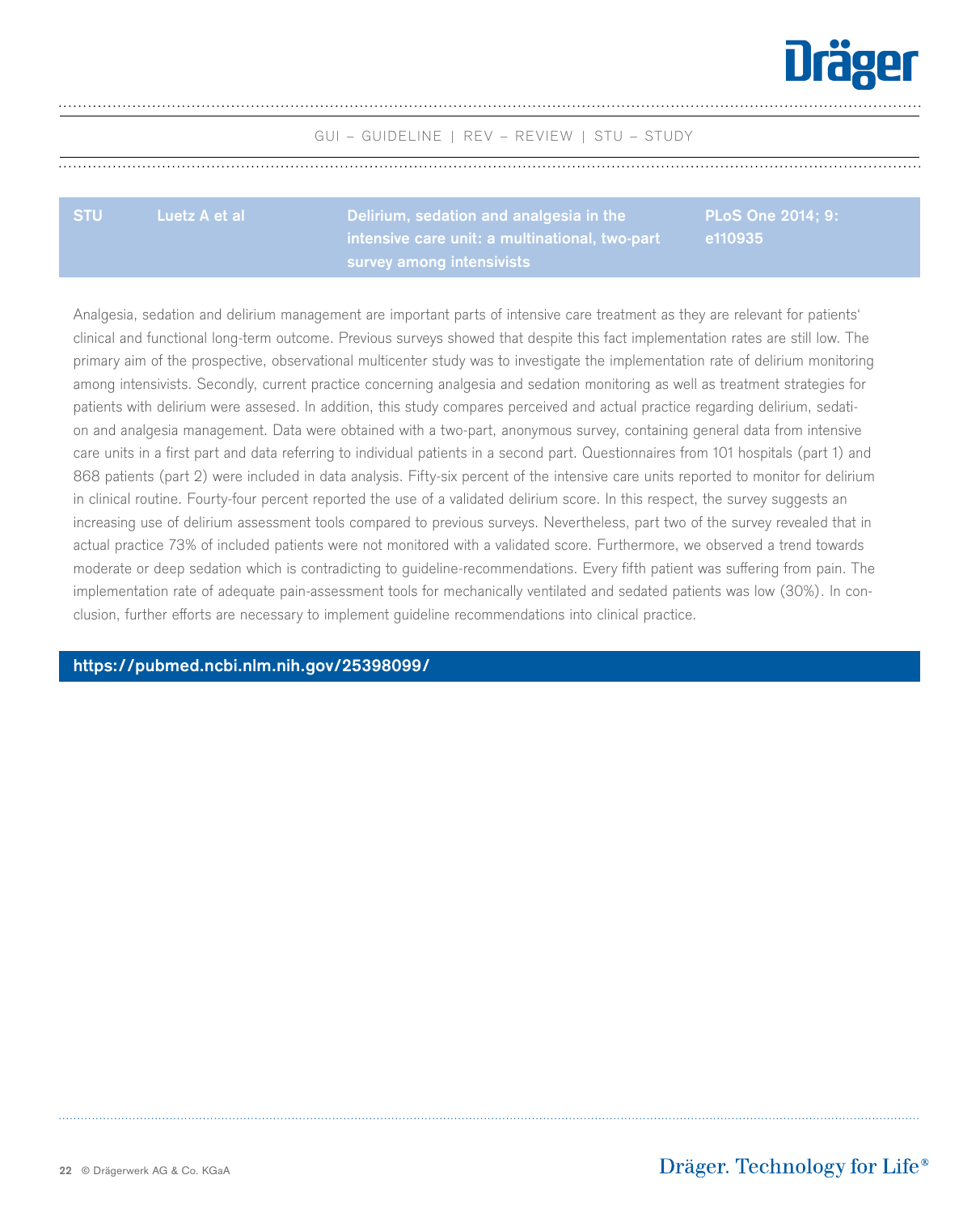

<span id="page-22-0"></span>

| <b>STU</b> | Marcantonio ER et al expredie Reducing delirium after hip fracture: | <b>J Am Geriatr Soc</b> |
|------------|---------------------------------------------------------------------|-------------------------|
|            | $\blacksquare$ a randomized trial $\blacksquare$                    | 2001:49:516-522         |

**Objectives:** Delirium (or acute confusional state) affects 35% to 65% of patients after hip-fracture repair, and has been independently associated with poor functional recovery. We performed a randomized trial in an orthopedic surgery service at an academic hospital to determine whether proactive geriatrics consultation can reduce delirium after hip fracture.

**Design:** Prospective, randomized, blinded.

**Setting:** Inpatient academic tertiary medical center.

**Participants:** 126 consenting patients 65 and older (mean age 79 +/- 8 years, 79% women) admitted emergently for surgical repair of hip fracture.

**Measurements:** Detailed assessment through interviews with patients and designated proxies and review of medical records was performed at enrollment to ascertain prefracture status. Subjects were then randomized to proactive geriatrics consultation, which began preoperatively or within 24 hours of surgery, or "usual care." A geriatrician made daily visits for the duration of the hospitalization and made targeted recommendations based on a structured protocol. To ascertain study outcomes, all subjects underwent daily, blinded interviews for the duration of their hospitalization, including the Mini-Mental State Examination (MMSE), the Delirium Symptom Interview (DSI), and the Memorial Delirium Assessment Scale (MDAS). Delirium was diagnosed using the Confusion Assessment Method (CAM) algorithm.

**Results:** The 62 patients randomized to geriatrics consultation were not significantly different (P>.1) from the 64 usual-care patients in terms of age, gender, prefracture dementia, comorbidity, type of hip fracture, or type of surgical repair. Sixty-one percent of geriatrics consultation patients were seen preoperatively and all were seen within 24 hours postoperatively. A mean of 10 recommendations were made throughout the duration of the hospitalization, with 77% adherence by the orthopedics team. Delirium occurred in 20 /62 (32%) intervention patients, versus 32 / 64 (50%) usual-care patients ( $P = .04$ ), representing a relative risk of 0.64 (95% confidence interval (CI) = 0.37-0.98) for the consultation group. One case of delirium was prevented for every 5.6 patients in the geriatrics consultation group. There was an even greater reduction in cases of severe delirium, occurring in 7/ 60 (12%) of intervention patients and 18 / 62 (29%) of usual-care patients, with a relative risk of 0.40 (95% CI = 0.18- 0.89). Despite this reduction in delirium, length of stay did not significantly differ between intervention and usual-care groups (median +/- interquartile range = 5 +/- 2 days in both groups), likely because protocols and pathways predetermined length of stay. In subgroup analyses, geriatrics consultation was most effective in reducing delirium in patients without prefracture dementia or activities of daily living (ADL) functional impairment.

**Conclusions:** Proactive geriatrics consultation was successfully implemented with good adherence after hip-fracture repair. Geriatrics consultation reduced delirium by over one-third, and reduced severe delirium by over one-half. Our trial provides strong preliminary evidence that proactive geriatrics consultation may play an important role in the acute hospital management of hipfracture patients.

#### **[https://pubmed.ncbi.nlm.nih.gov/11380742/](https://pubmed.ncbi.nlm.nih.gov/11380742/ )**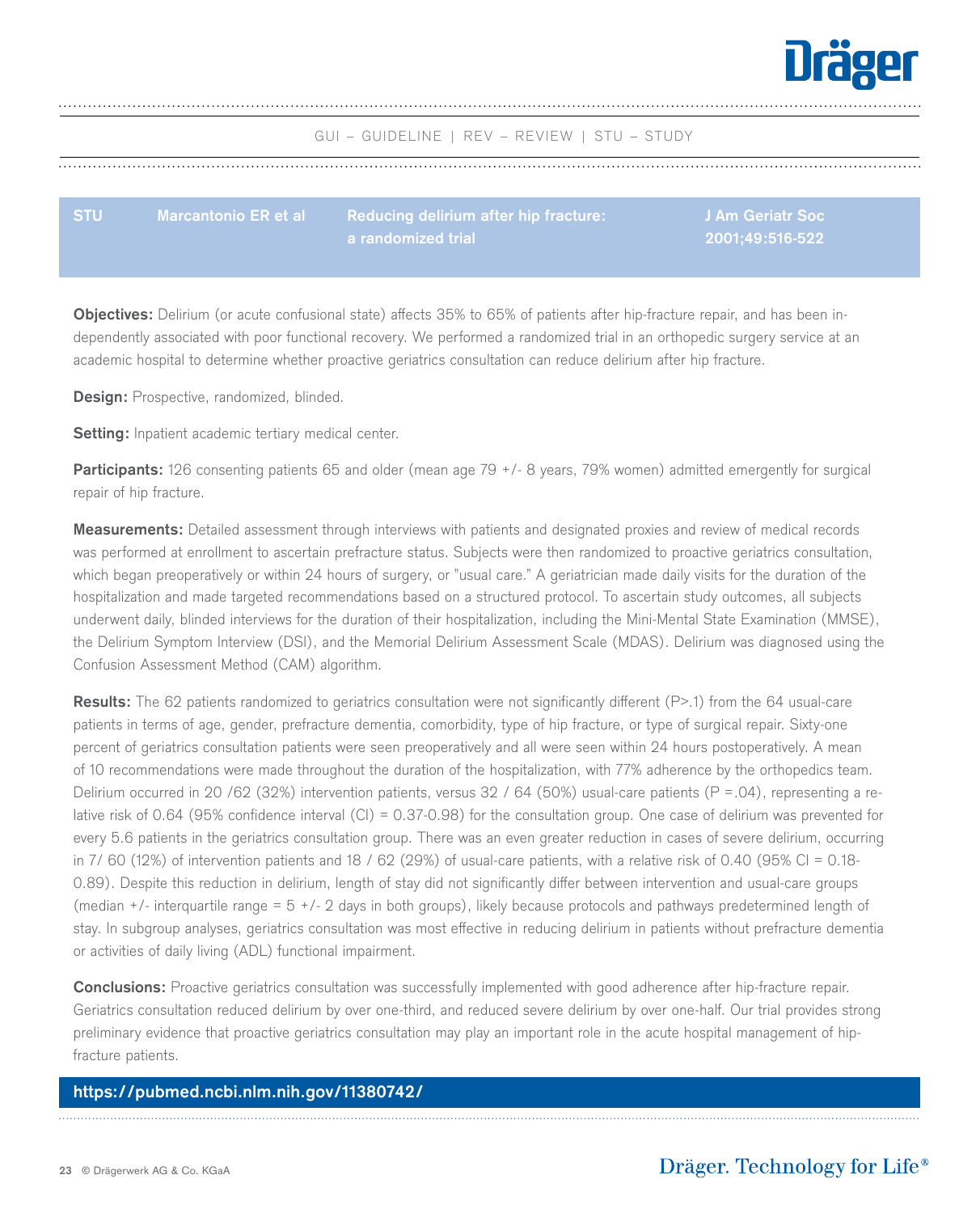

<span id="page-23-0"></span>

| <b>STU</b> | McCusker J et al | Delirium in older medical inpatients and      | $\,$ CMAJ 2001:165:575-583 |
|------------|------------------|-----------------------------------------------|----------------------------|
|            |                  | subsequent cognitive and functional status: \ |                            |
|            |                  | a prospective study                           |                            |

**Background:** Delirium in older hospital inpatients appears to be associated with various adverse outcomes. The limitations of previous research on this association have included small sample sizes, short follow-up periods and lack of consideration of important confounders or modifiers, such as severity of illness, comorbidity and dementia. The objective of this study was to determine the prognostic significance of delirium, with or without dementia, for cognitive and functional status during the 12 months after hospital admission, independent of premorbid function, comorbidity, severity of illness and other potentially confounding variables.

**Methods:** Patients 65 years of age and older who were admitted from the emergency department to the medical services were screened for delirium during their first week in hospital. Two cohorts were enrolled: patients with prevalent or incident delirium and patients without delirium, but similar in age and cognitive impairment. The patients were followed up at 2, 6 and 12 months after hospital admission. Analyses were conducted for 4 patient groups: 56 with delirium, 53 with dementia, 164 with both conditions and 42 with neither. Baseline measures included delirium (Confusion Assessment Method), dementia (Informant Questionnaire on Cognitive Decline in the Elderly), physical function (Barthel Index [BI] and premorbid instrumental activities of daily living, IADL), the Mini-Mental State Examination (MMSE), comorbidity, and physiologic and clinical severity of illness. Outcome variables measured at follow-up were the MMSe, Barthel Index, IADL and admission to a long-term care facility.

**Results:** After adjustment for covariates, the mean differences in MMSE scores at follow-up between patients with and without delirium were -4.99 (95% confidence interval [CI] -7.17 to -2.81) for patients with dementia and -3.36 (95% CI -6.15 to -0.58) for those without dementia. At 12 months, the adjusted mean differences in the BI were -16.45 (95% CI -27.42 to -5.50) and -13.89 (95% CI -28.39 to 0.61) for patients with and without dementia respectively. Patients with both delirium and dementia were more likely to be admitted to long-term care than those with neither condition (adjusted odds ratio 3.18, 95% CI 1.19 to 8.49). Dementia but not delirium predicted worse IADL scores at follow-up. Unadjusted analyses yielded similar results.

**Interpretation:** For older patients with and without dementia, delirium is an independent predictor of sustained poor cognitive and functional status during the year after a medical admission to hospital.

#### **<https://pubmed.ncbi.nlm.nih.gov/11563209/>**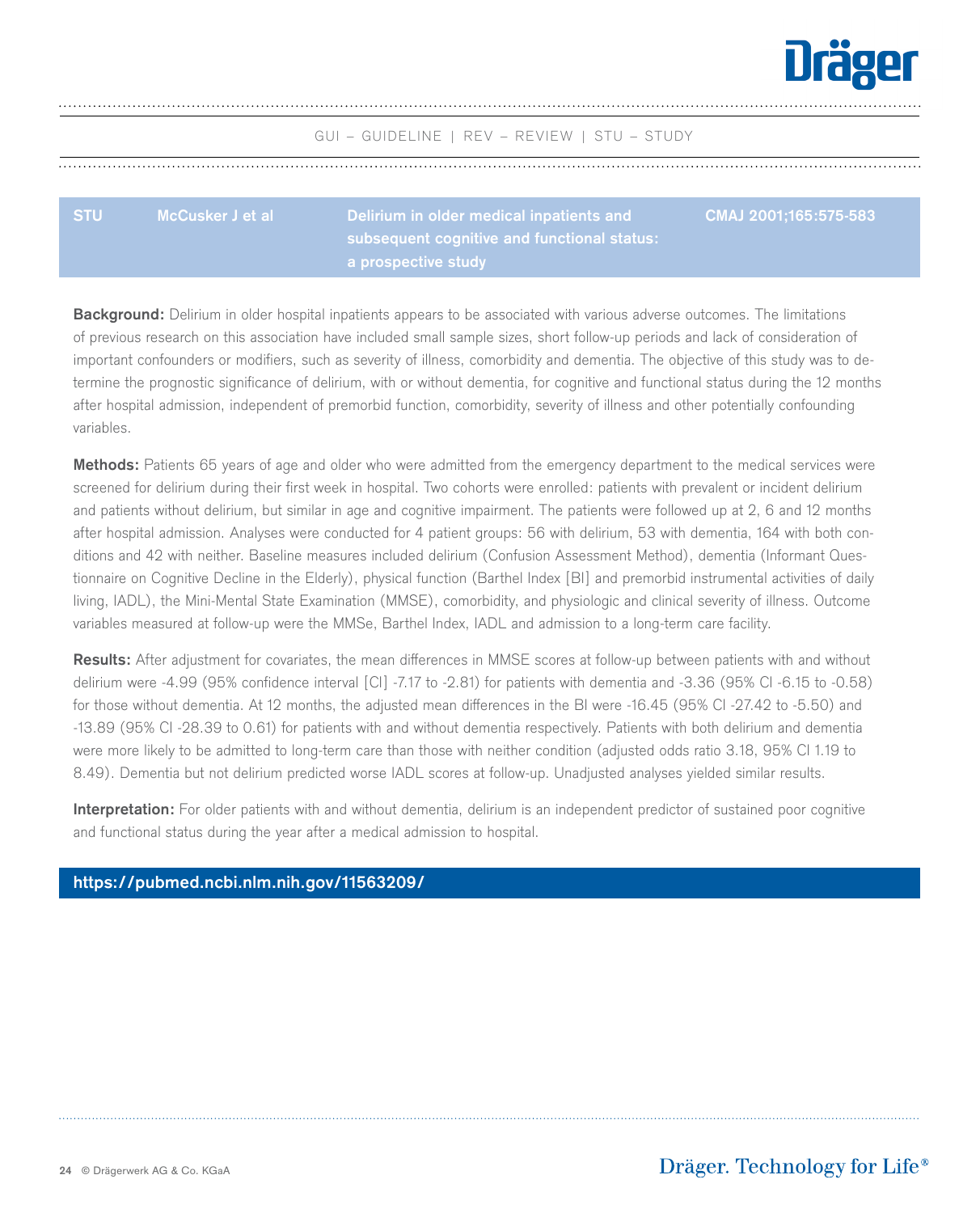

<span id="page-24-0"></span>

| <b>STU</b> | <u>landharipande PP et ala a Lorazepam is an independent risk factor for a l</u>                | <b>Anesthesiology</b> |
|------------|-------------------------------------------------------------------------------------------------|-----------------------|
|            | , transitioning to delirium in intensive care unit $\qquad \quad \  \, 2006;104:21$ -26 $\quad$ |                       |
|            | patients                                                                                        |                       |

**Background:** Delirium has recently been shown as a predictor of death, increased cost, and longer duration of stay in ventilated patients. Sedative and analgesic medications relieve anxiety and pain but may contribute to patients' transitioning into delirium.

**Methods:** In this cohort study, the authors designed a priori an investigation to determine whether sedative and analgesic medications independently increased the probability of daily transition to delirium. Markov regression modeling (adjusting for 11 covariates) was used in the evaluation of 198 mechanically ventilated patients to determine the probability of daily transition to delirium as a function of sedative and analgesic dose administration during the previous 24 h.

**Results:** Lorazepam was an independent risk factor for daily transition to delirium (odds ratio, 1.2 [95% confidence interval, 1.1-1.4]; P = 0.003), whereas fentanyl, morphine, and propofol were associated with higher but not statistically significant odds ratios. Increasing age and Acute Physiology and Chronic Health Evaluation II scores were also independent predictors of transitioning to delirium (multivariable P values < 0.05).

**Conclusions:** Lorazepam administration is an important and potentially modifiable risk factor for transitioning into delirium even after adjusting for relevant covariates.

## **[https://pubmed.ncbi.nlm.nih.gov/16394685/](https://pubmed.ncbi.nlm.nih.gov/16394685/ )**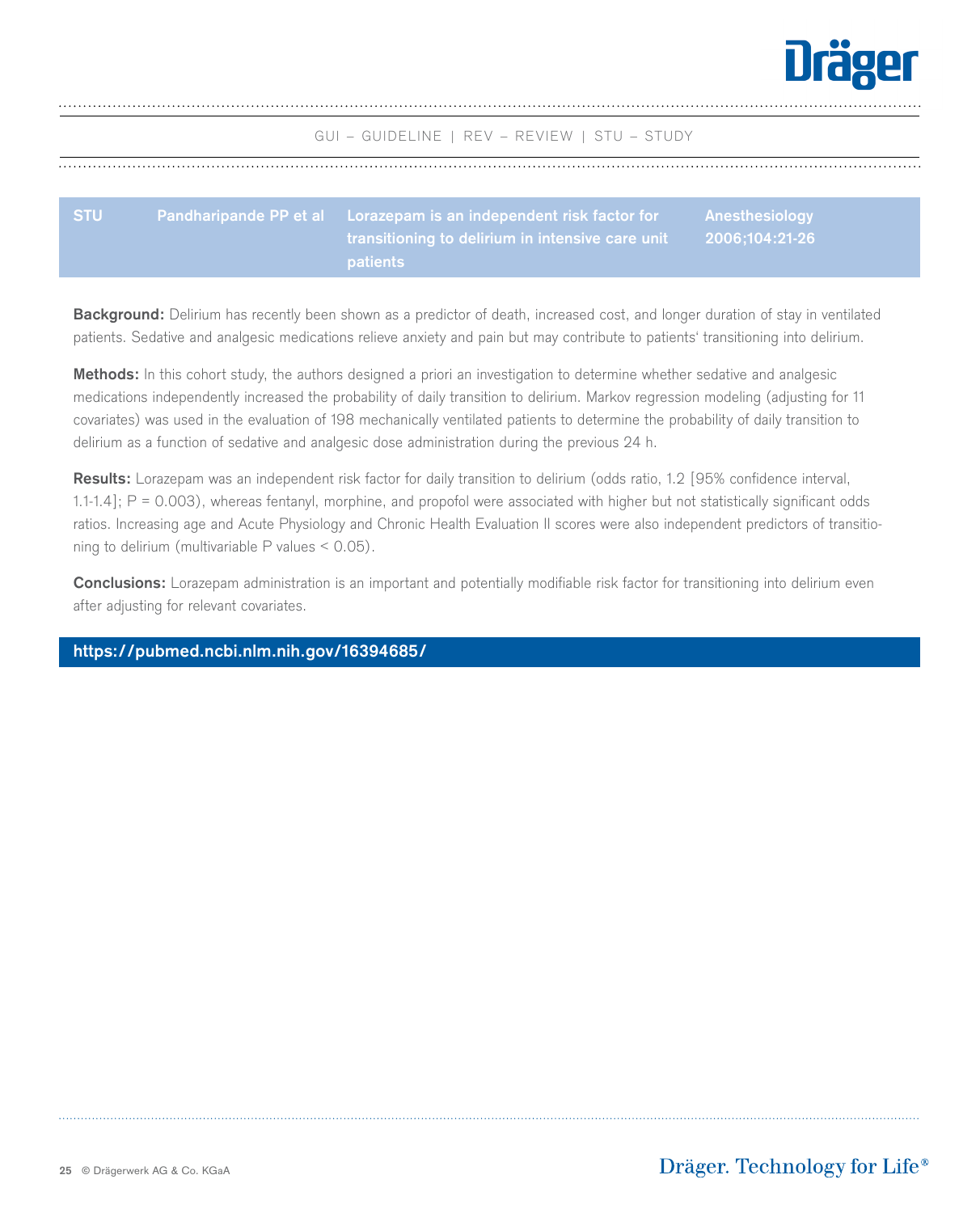

<span id="page-25-0"></span>

| <b>STU</b> | <b>Sato K et al</b> |                                |                          |
|------------|---------------------|--------------------------------|--------------------------|
|            |                     | non-intubated cardiac patients | vasc Care 2017; 6: 553-9 |

**Background:** Because of progress in cardiovascular management, many critically ill geriatric patients undergo various procedures and intensive cardiovascular care treatments. Although delirium frequently affects geriatric patients post-procedurally and after intensive cardiovascular care, the impact of delirium on acute cardiac patients has not been well understood. The objective of this study was to investigate the impact of delirium on outcomes in acute, non-intubated cardiac patients.

**Methods:** This was a prospective cohort study including non-surgical cardiac patients aged 65 years or older admitted to the intensive care unit or intensive cardiac care unit. We excluded mechanically ventilated patients. Delirium was evaluated using the confusion assessment method for the intensive care unit. The primary outcome analysed was 60-day mortality. The secondary outcomes analysed were risk and precipitating factors for delirium development.

**Results:** Of 163 patients, 35 (21.5%) developed delirium. Patients with delirium had higher 60-day mortality rates than those without delirium (22.9% versus 3.9%, P<0.001) and spent an average of 10 days longer in the hospital (32±20 versus 22±16 days, P=0.002). On the multivariable Cox analysis, delirium was independently associated with 60-day mortality (adjusted hazard ratio 3.91; 95% confidence interval 1.06-17.36; P=0.04), which was also confirmed by the propensity score-matched analysis. Dementia, history of cerebrovascular disease, and higher sequential organ failure assessment score were significantly associated with delirium development.

**Conclusions:** Acute delirium is common and predicts mortality in non-intubated cardiac patients. Cardiac critical care providers should be aware of this neurological condition.

## **[https://pubmed.ncbi.nlm.nih.gov/26691728/](https://pubmed.ncbi.nlm.nih.gov/26691728/  )**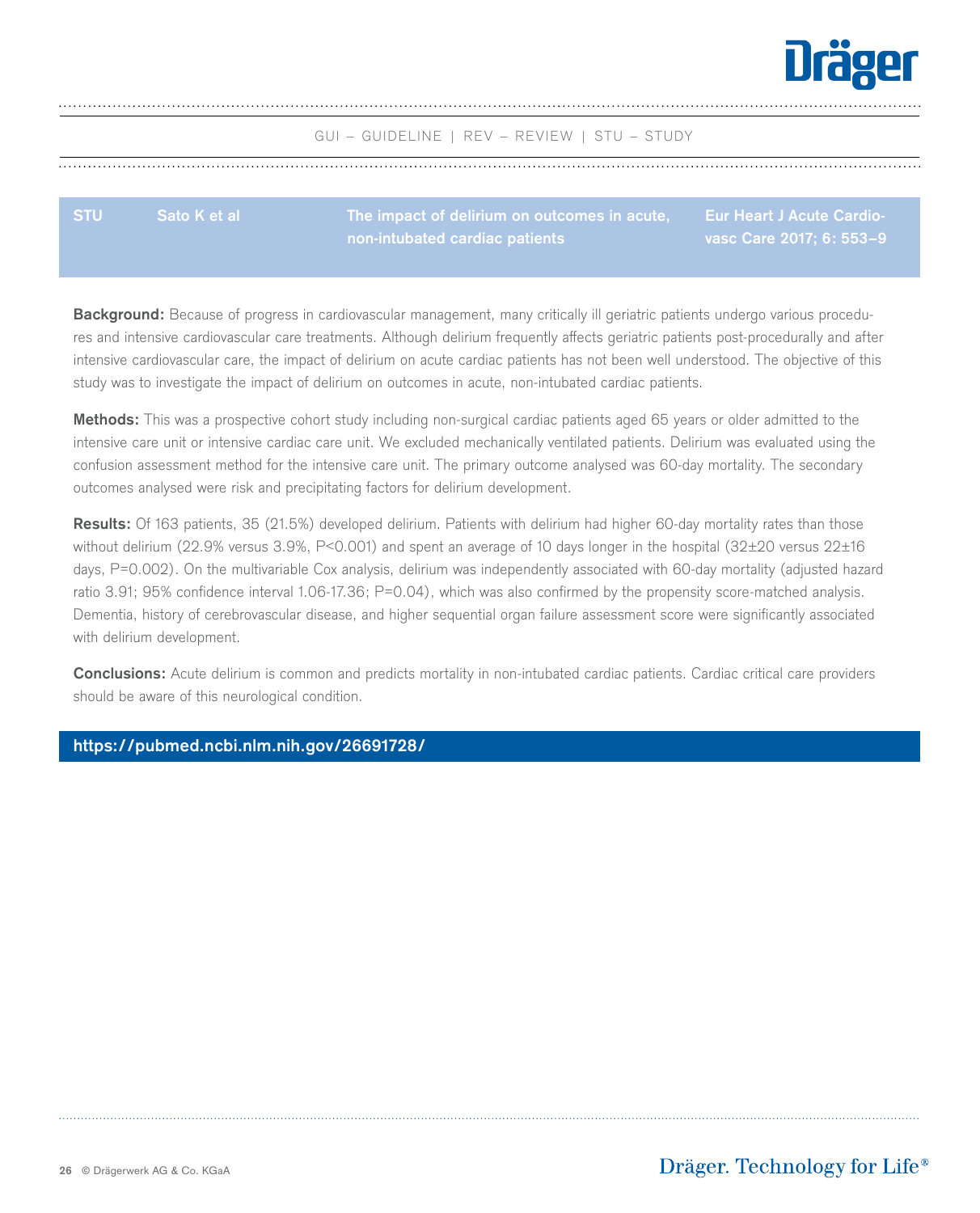

<span id="page-26-0"></span>**REV Schiemann A, Spies C Analgesie, Sedierung und Delir in der I ntensivmedizin**

**Intensivmed 2011;48:135**

Analgesia, sedation and delirium management form integral components of the therapy of critically ill patients in intensive care medicine, receiving comprehensive attention in the current 2010 S3 guidelines. The major requirements on intensive care medicine are to improve the condition of intensive care patients, their outcome and survival, as well as to reduce costs. Target-controlled sedation without over-sedation while providing sufficient analgesia should increase the duration of mechanical ventilation and reduce complications. Modern ventilator modes support spontaneous breathing in the intensive care patient. Deep sedation resembling general anaesthesia should be reserved for specific indications. In addition, the importance of delirium in intensive care medicine is receiving increasing attention. For the first time, a whole chapter in the guidelines has been devoted to delirium management.

#### **[https://link.springer.com/article/10.1007/s00390-011-0265-y](https://link.springer.com/article/10.1007/s00390-011-0265-y )**

**REV Shi Q et al** **Delirium in acute stroke: a systematic review and meta-analysis**

**Stroke 2012; 43:645-649**

**Background and purpose:** Delirium is common in the early stage after hospitalization for an acute stroke. We conducted a systematic review and meta-analysis to evaluate the outcomes of acute stroke patients with delirium.

**Methods:** We searched MEDLINE, EMBASE, CINAHL, Cochrane Library databases, and PsychInfo for relevant articles published in English up to September 2011. We included observational studies for review. Two reviewers independently assessed studies to determine eligibility, validity, and quality. The primary outcome was inpatient mortality and secondary outcomes were mortality at 12 months, institutionalization, and length of hospital stay.

**Results:** Among 78 eligible studies, 10 studies (n=2004 patients) met the inclusion criteria. Stroke patients with delirium had higher inpatient mortality (OR, 4.71; 95% CI, 1.85-11.96) and mortality at 12 months (OR, 4.91; 95% CI, 3.18-7.6) compared to nondelirious patients. Patients with delirium also tended to stay longer in hospital compared to those who did not have delirium (mean difference, 9.39 days; 95% CI, 6.67-12.11) and were more likely to be discharged to a nursing homes or other institutions (OR, 3.39; 95% CI, 2.21-5.21).

**Conclusions:** Stroke patients with development of delirium have unfavorable outcomes, particularly higher mortality, longer hospitalizations, and a greater degree of dependence after discharge. Early recognition and prevention of delirium may improve outcomes in stroke patients.

## **[https://pubmed.ncbi.nlm.nih.gov/22267831/](https://pubmed.ncbi.nlm.nih.gov/22267831/ )**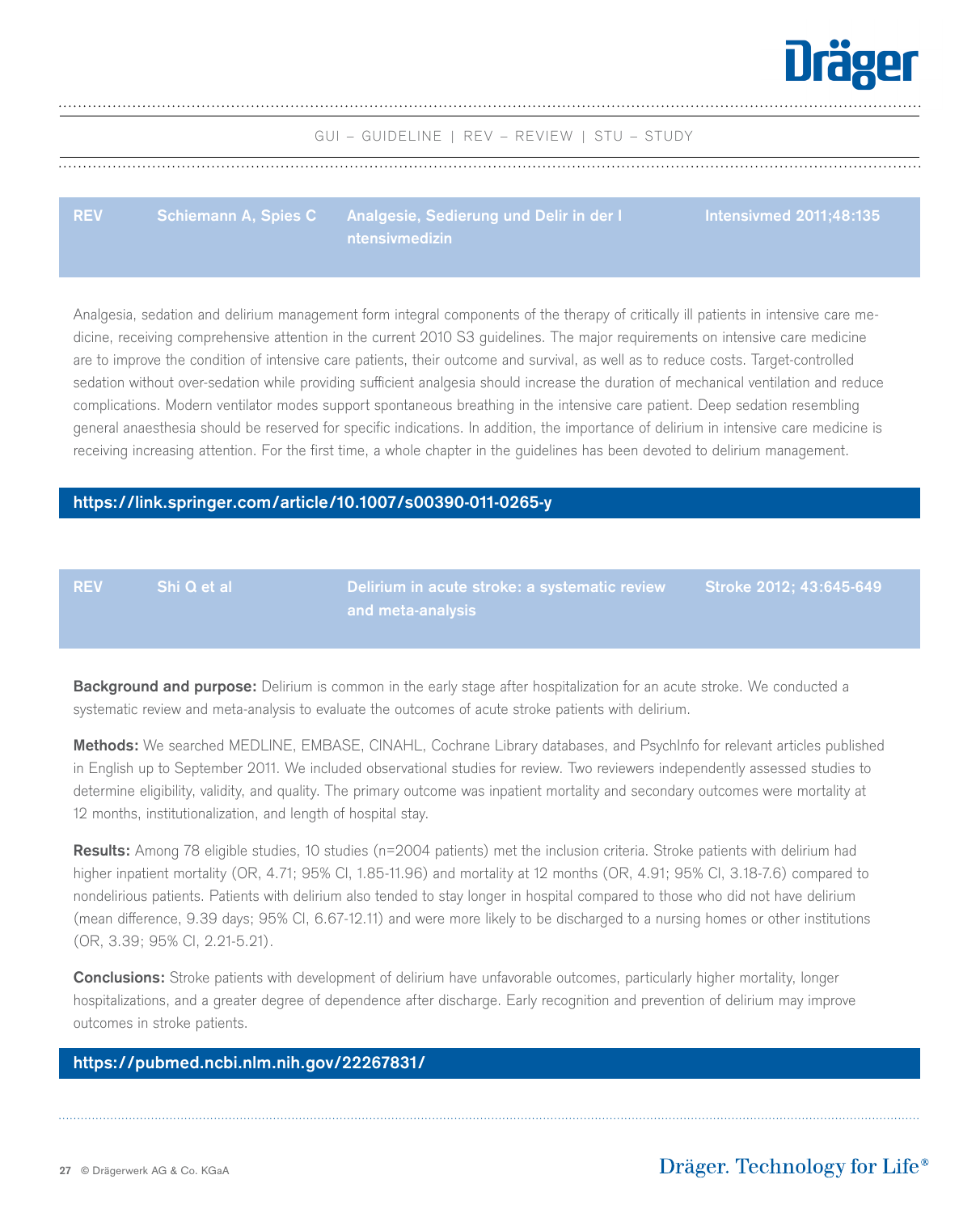

<span id="page-27-0"></span>**REV Siddiqi N et al Interventions for preventing delirium in hospitalised non-ICU patients Cochrane Database of Systematic Reviews 2016**

**Background and purpose:** Delirium is common in the early stage after hospitalization for an acute stroke. We conducted a systematic review and meta-analysis to evaluate the outcomes of acute stroke patients with delirium.

**Methods:** We searched MEDLINE, EMBASE, CINAHL, Cochrane Library databases, and PsychInfo for relevant articles published in English up to September 2011. We included observational studies for review. Two reviewers independently assessed studies to determine eligibility, validity, and quality. The primary outcome was inpatient mortality and secondary outcomes were mortality at 12 months, institutionalization, and length of hospital stay.

**Results:** Among 78 eligible studies, 10 studies (n=2004 patients) met the inclusion criteria. Stroke patients with delirium had higher inpatient mortality (OR, 4.71; 95% CI, 1.85-11.96) and mortality at 12 months (OR, 4.91; 95% CI, 3.18-7.6) compared to nondelirious patients. Patients with delirium also tended to stay longer in hospital compared to those who did not have delirium (mean difference, 9.39 days; 95% CI, 6.67-12.11) and were more likely to be discharged to a nursing homes or other institutions (OR, 3.39; 95% CI, 2.21-5.21).

**Conclusions:** Stroke patients with development of delirium have unfavorable outcomes, particularly higher mortality, longer hospitalizations, and a greater degree of dependence after discharge. Early recognition and prevention of delirium may improve outcomes in stroke patients.

### **[https://pubmed.ncbi.nlm.nih.gov/26967259/](https://pubmed.ncbi.nlm.nih.gov/26967259/ )**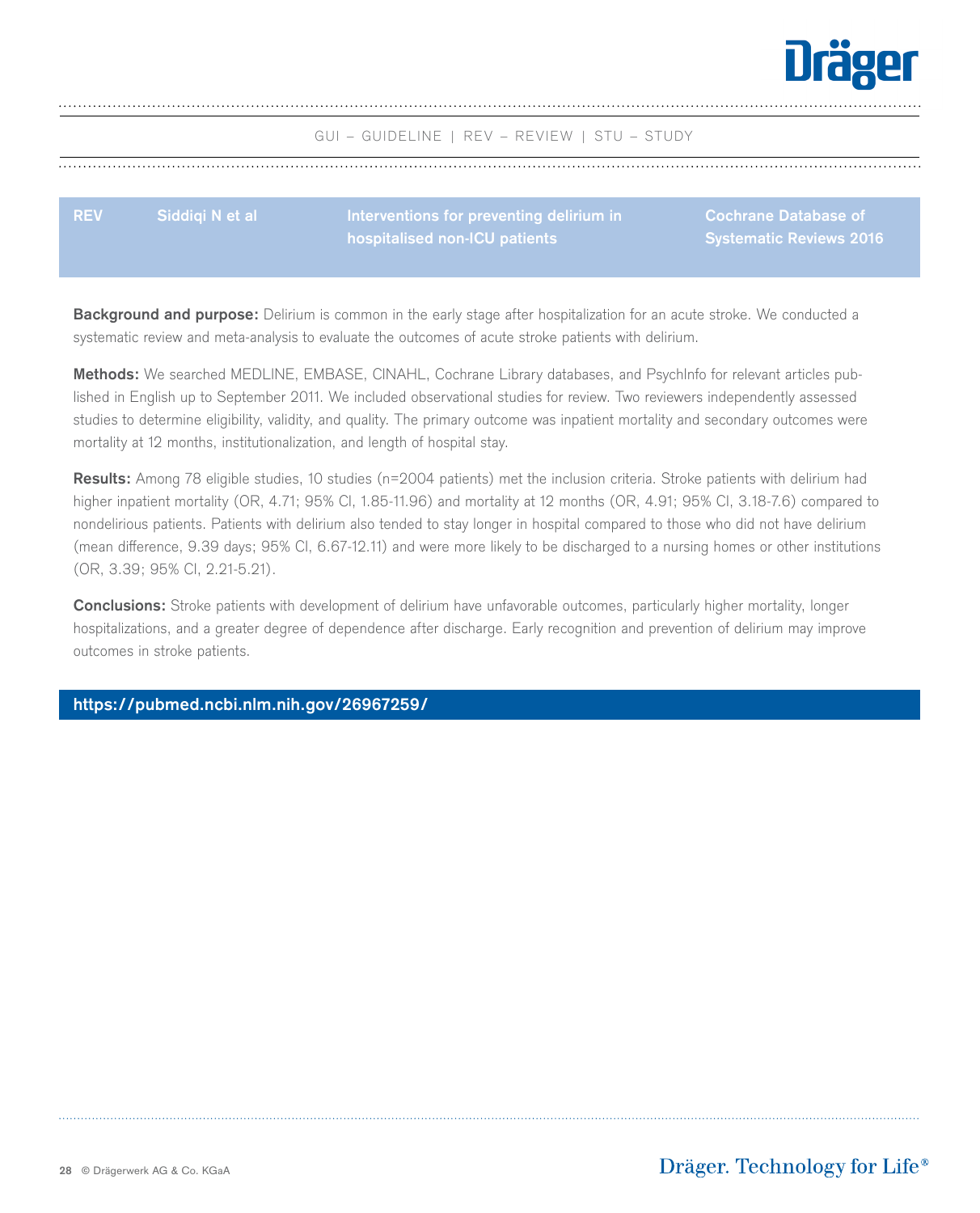

<span id="page-28-0"></span>**REV Spies M et al Delir – ein evidenzbasierter Überblick WKW Education 2019;**

Das Delir ist eine organische Erkrankung mit primär psychiatrischer Symptomatik und zählt zu den sog. organischen Psychosyndromen (OPS). OPS sind eine Gruppe von Störungen, bei welchen eine organische Ursache, die mittels medizinischer Routineverfahren erfasst werden kann (z. B. Labor, Bildgebung), die Art, das Ausmaß und den Verlauf einer psychiatrischen Symptomatik erklärt. Dadurch unterscheiden sich OPS, die in der International Classification of Mental Disorders – 10 (ICD-10) einem eigenen Kapitel zugeordnet sind (F0: Organische Psychische Störungen), von anderen psychiatrischen Erkrankungen wie der Depression oder der Schizophrenie, weil die Therapie neben der Behandlung der psychischen Symptome vor allem auch darin besteht, die organische Ursache zu beseitigen, beispielsweise eine antibiotische Therapie bei einem bakteriellen Infekt oder eine ausreichende Flüssigkeitszufuhr bei Exsikkose. Unter Delirien versteht man innerhalb der OPS die akuten organischen Psychosen, die eine Bewusstseinsstörung beinhalten. Die Erkrankung befindet sich somit an der Schnittstelle zwischen somatischer Medizin und Psychiatrie und stellt durch ihre Häufigkeit und den außerordentlichen Pflegeaufwand eine besondere Herausforderung im klinischen Alltag sämtlicher medizinischer Disziplinen dar.

**[https://link.springer.com/article/10.1007/s11812-019-00093-1](https://link.springer.com/article/10.1007/s11812-019-00093-1 )**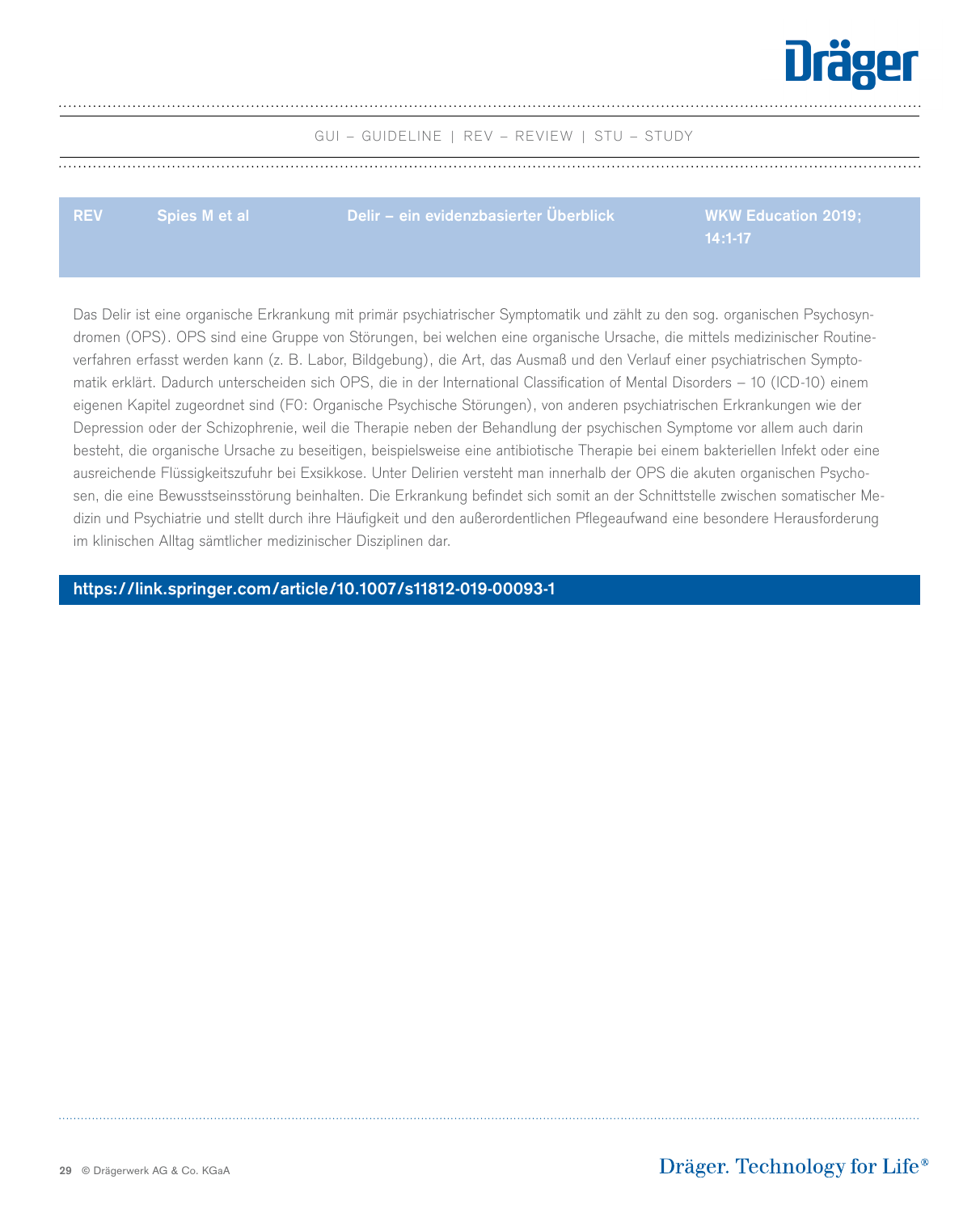

**REV Stollings J et al Delirium in critical illness: clinical manifestations, outcomes, and management** **Intensive Care Med. 2021 Aug 16 : 1–15.**

Delirium is the most common manifestation of brain dysfunction in critically ill patients. In the intensive care unit (ICU), duration of delirium is independently predictive of excess death, length of stay, cost of care, and acquired dementia. There are numerous neurotransmitter/functional and/or injury-causing hypotheses rather than a unifying mechanism for delirium. Without using a validated delirium instrument, delirium can be misdiagnosed (under, but also overdiagnosed and trivialized), supporting the recommendation to use a monitoring instrument routinely. The best-validated ICU bedside instruments are CAM-ICU and ICDSC, both of which also detect subsyndromal delirium. Both tools have some inherent limitations in the neurologically injured patients, yet still provide valuable information about delirium once the sequelae of the primary injury settle into a new post-injury baseline. Now it is known that antipsychotics and other psychoactive medications do not reliably improve brain function in critically ill delirious patients. ICU teams should systematically screen for predisposing and precipitating factors. These include exacerbations of cardiac/respiratory failure or sepsis, metabolic disturbances (hypoglycemia, dysnatremia, uremia and ammonemia) receipt of psychoactive medications, and sensory deprivation through prolonged immobilization, uncorrected vision and hearing deficits, poor sleep hygiene, and isolation from loved ones so common during COVID-19 pandemic. The ABCDEF (A2F) bundle is a means to facilitate implementation of the 2018 Pain, Agitation/Sedation, Delirium, Immobility, and Sleep Disruption in Adult Patients in the ICU (PADIS) Guidelines. In over 25,000 patients across nearly 100 institutions, the A2F bundle has been shown in a dose – response fashion (i.e., greater bundle compliance) to yield improved survival, length of stay, coma and delirium duration, cost, and less ICU bounce-backs and discharge to nursing homes.

## **<https://www.ncbi.nlm.nih.gov/pmc/articles/PMC8366492>**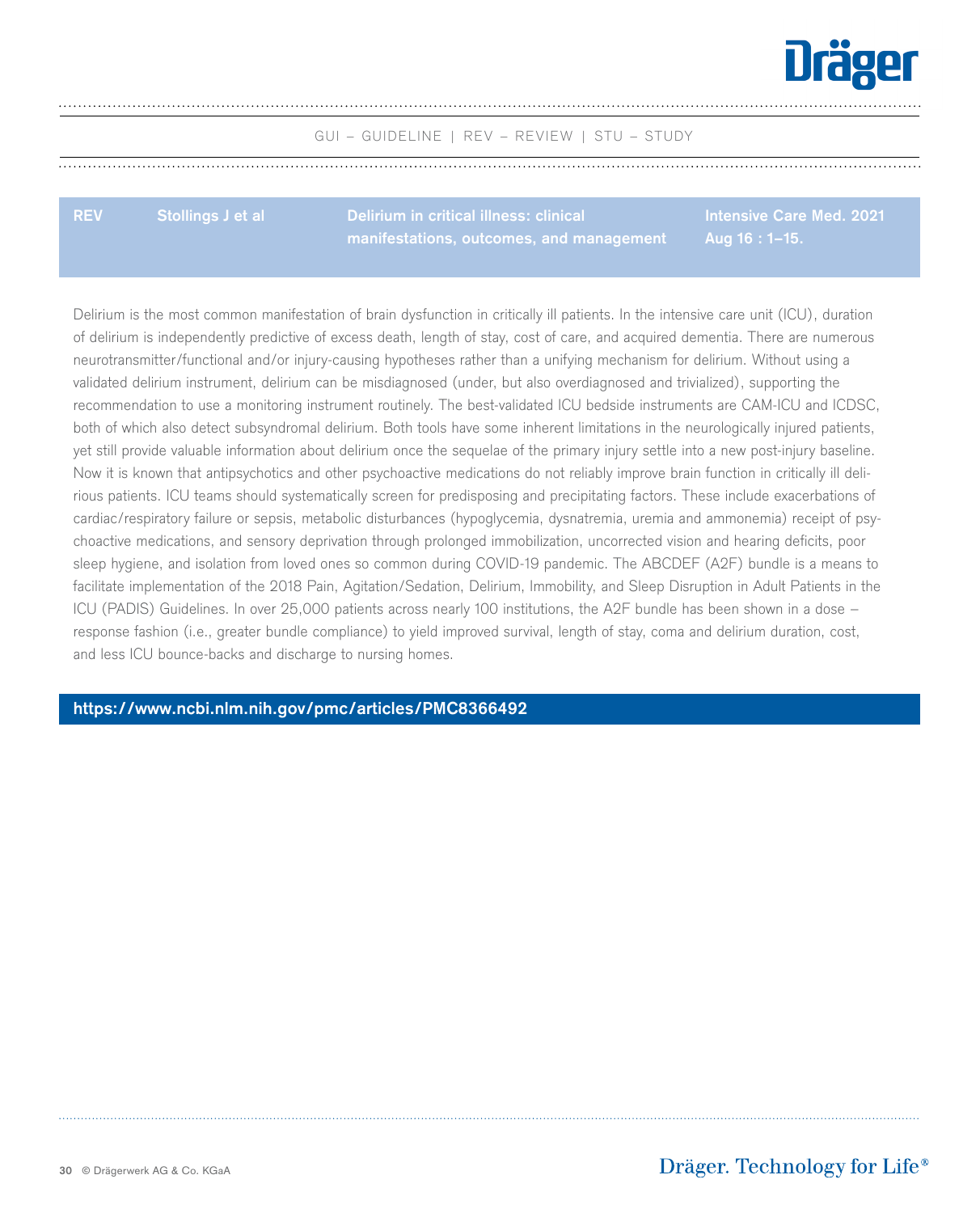

<span id="page-30-0"></span>

| <b>STU</b> | Wang J et al | The Potential Role of Lung-Protective Venti-                                               | <b>WKW Education 2019:</b> |
|------------|--------------|--------------------------------------------------------------------------------------------|----------------------------|
|            |              | Iation in Preventing Postoperative Delirium<br>in Elderly Patients Undergoing Prone Spinal | $14:1-17$                  |
|            |              | <b>Surgery: A Preliminary Study</b>                                                        |                            |

**Background:** Postoperative delirium (POD) is a frequent complication in elderly patients, usually occurring within a few days after surgery. This study investigated the effect of lung-protective ventilation (LPV) on POD in elderly patients undergoing spinal surgery and the mechanism by which LPV suppresses POD. MATERIAL AND METHODS Seventy-one patients aged ≥65 years were randomized to receive LPV or conventional mechanical ventilation (MV), consisting of intermittent positive pressure ventilation following induction of anesthesia. The tidal volume in patients who received MV was 8 ml/kg predicted body weight (PBW), and the ventilation frequency was 12 times/min. The tidal volume in patients who received LPV was 6 ml/kg PBW, the positive end-expiratory pressure was  $5 \text{ cm}$ H<sub>2</sub>O, and the ventilation frequency was 15 times/min, with a lung recruitment maneuver performed every 30 min. Blood samples were collected immediately before anesthesia induction ( $T_0$ ), 10 min ( $T_1$ ) and 60 min ( $T_2$ ) after turning over, immediately after the operation  $(T_3)$ , and 15 min after extubation  $(T_4)$  for blood gas analysis. Simultaneous cerebral oxygen saturation (rSO₂) and cerebral desaturation were recorded. Preoperative and postoperative serum concentrations of interleukin (IL)-6, IL-10 and glial fibrillary acidic protein (GFAP) were measured by ELISA. POD was assessed by nursing delirium screening score. RESULTS Compared with the MV group, pH was lower and PaCO<sub>2</sub> higher in the LPV group at T<sub>2</sub>. In addition PaO<sub>2</sub>, SaO<sub>2</sub>, and PaO<sub>2</sub>/FiO<sub>2</sub> were higher at T<sub>1</sub>, and T<sub>4</sub>, and rSO<sub>2</sub> was higher at T<sub>3</sub>, and T<sub>4</sub> in the LPV than in the MV group (P<0.05 each). Postoperative serum GFAP and IL-6 were lower and IL-10 higher in the LPV group. The incidences of cerebral desaturation and POD were significantly lower in the LPV group (P<0.05). CONCLUSIONS LPV may reduce POD in elderly patients undergoing spinal surgery by inhibiting inflammation and improving cerebral oxygen metabolism.

**[https://pubmed.ncbi.nlm.nih.gov/33011734/](https://pubmed.ncbi.nlm.nih.gov/33011734/ )**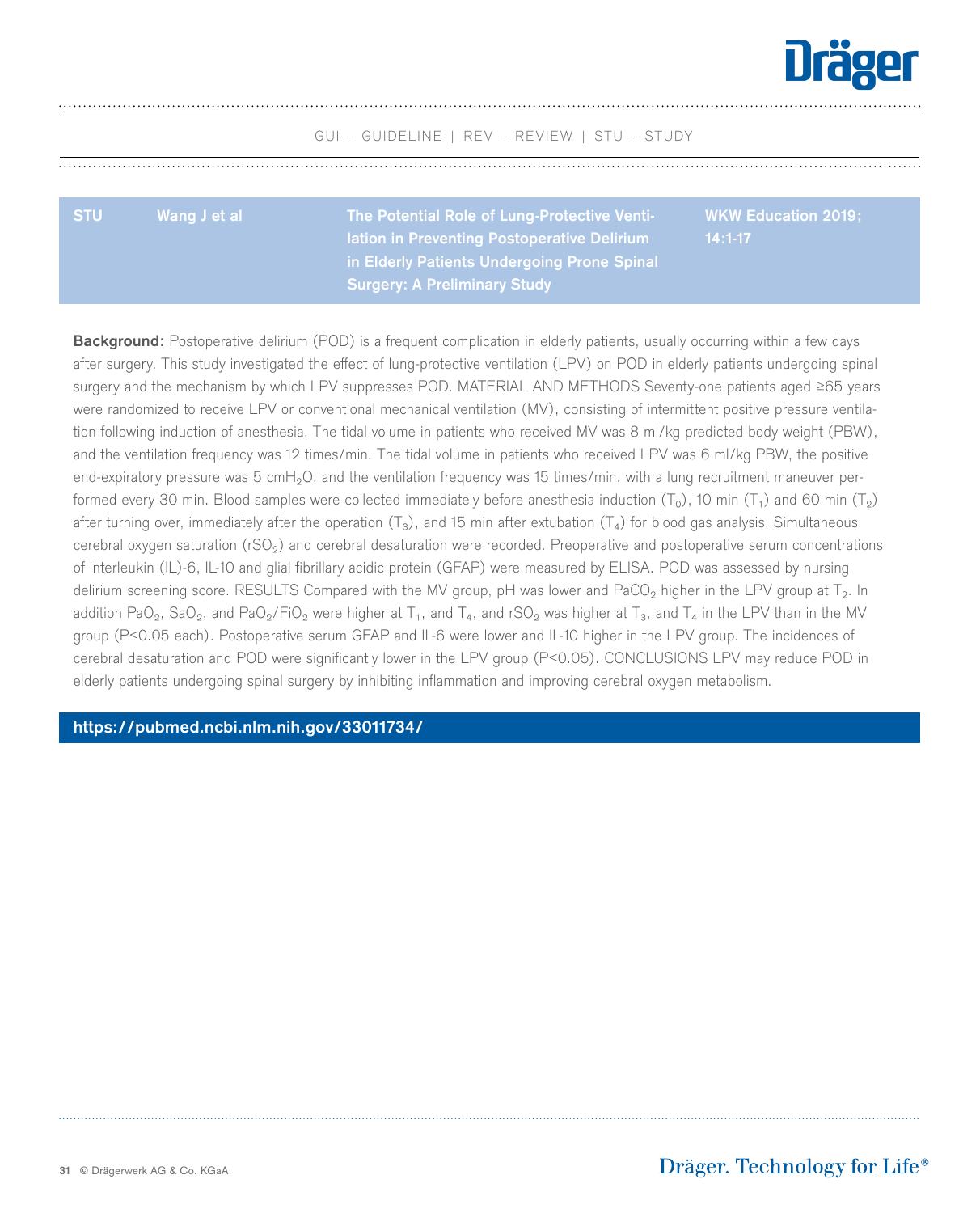

<span id="page-31-0"></span>

| <b>REV</b> | Watt J et al | Identifying older adults at risk of delirium                                   | J Gen Intern Med |
|------------|--------------|--------------------------------------------------------------------------------|------------------|
|            |              | $\,$ following elective surgery. A systematic review $\,$ 2018;33:500-509 $\,$ |                  |
|            |              | $^\prime$ and meta-analysis $\prime$                                           |                  |

**Background:** Postoperative delirium is a common preventable complication experienced by older adults undergoing elective surgery. In this systematic review and meta-analysis, we identified prognostic factors associated with the risk of postoperative delirium among older adults undergoing elective surgery.

**Methods:** Medline, EMBASE, CINAHL, Cochrane Central Register of Controlled Trials, and AgeLine were searched for articles published between inception and April 21, 2016. A total of 5692 titles and abstracts were screened in duplicate for possible inclusion. Studies using any method for diagnosing delirium were eligible. Two reviewers independently completed all data extraction and quality assessments using the Cochrane Risk-of-Bias Tool for randomized controlled trials (RCTs) and the Newcastle-Ottawa Scale (NOS) for cohort studies. Random effects meta-analysis models were used to derive pooled effect estimates.

**Results:** Forty-one studies (9384 patients) reported delirium-related prognostic factors. Among our included studies, the pooled incidence of postoperative delirium was 18.4% (95% confidence interval [CI] 14.3-23.3%, number needed to follow [NNF] = 6). Geriatric syndromes were important predictors of delirium, namely history of delirium (odds ratio [OR] 6.4, 95% CI 2.2-17.9), frailty (OR 4.1, 95% CI 1.4-11.7), cognitive impairment (OR 2.7, 95% CI 1.9-3.8), impairment in activities of daily living (ADLs; OR 2.1, 95% CI 1.6-2.6), and impairment in instrumental activities of daily living (IADLs; OR 1.9, 95% CI 1.3-2.8). Potentially modifiable prognostic factors such as psychotropic medication use (OR 2.3, 95% CI 1.4-3.6) and smoking status (OR 1.8 95% CI 1.3-2.4) were also identified. Caregiver support was associated with lower odds of postoperative delirium (OR 0.69, 95% CI 0.52-0.91).

**Discussion:** Though caution must be used in interpreting meta-analyses of non-randomized studies due to the potential influence of unmeasured confounding, we identified potentially modifiable prognostic factors including frailty and psychotropic medication use that should be targeted to optimize care.

## **[https://pubmed.ncbi.nlm.nih.gov/29374358/](https://pubmed.ncbi.nlm.nih.gov/29374358/ 

)**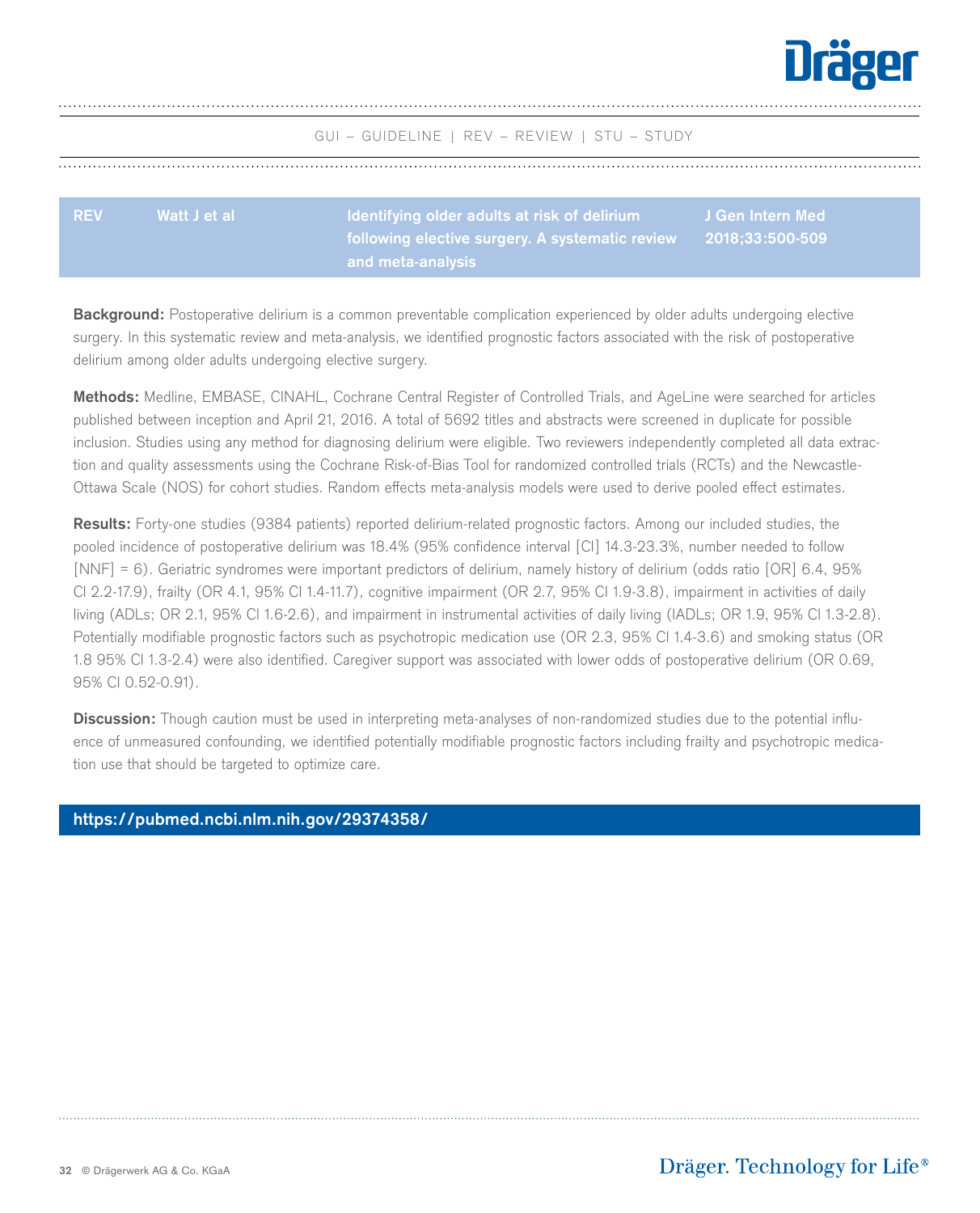

GUI – GUIDELINE | REV – REVIEW | STU – STUDY

<span id="page-32-0"></span>

| <b>REV</b> | ⊾Zoremba N \ | ,Management of delirium in  the intensive care       Med Klin Intensivmed  ' |                          |
|------------|--------------|------------------------------------------------------------------------------|--------------------------|
|            |              | unit: Non-pharmacological therapy options                                    | Notfmed 2017;112:320-325 |

**Background:** Non-pharmacological intervention strategies are used in the prevention and therapy of delirium.

**Objectives:** Investigation of the effectiveness of non-pharmacological therapy options.

**Methods:** Analysis of review articles and studies in order to make recommendations for the clinical practice.

**Results:** Reorientation, promotion of mental activities, adequate communication, early physiotherapy and avoidance of both polypharmacy and sleep deprivation have a high impact on the prevention and therapy of delirium.

**Conclusion:** Non-pharmacological intervention strategies are very important in the prevention and therapy of delirium.

## **[https://pubmed.ncbi.nlm.nih.gov/26668055/](https://pubmed.ncbi.nlm.nih.gov/26668055/ )**